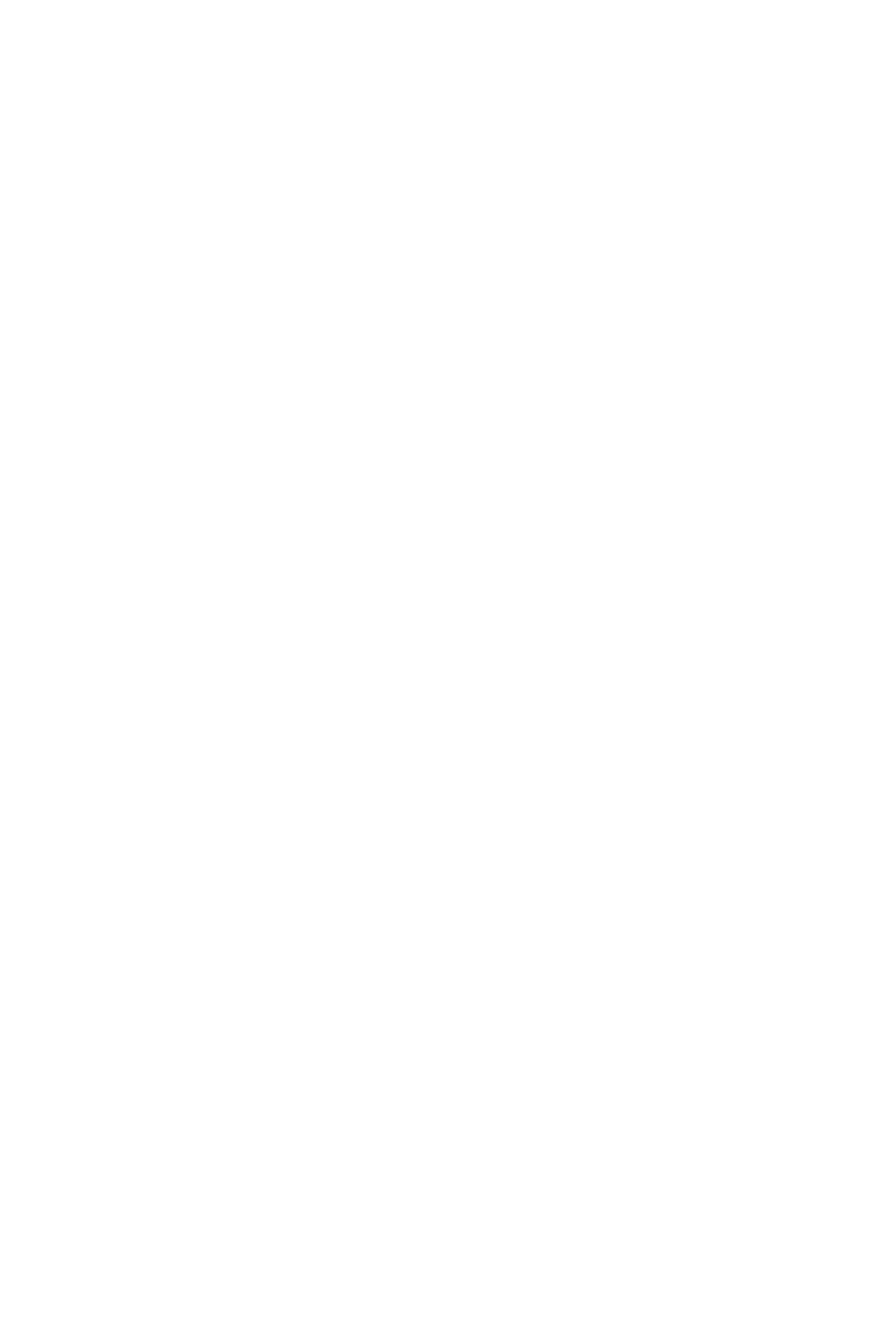

**Tata Institute of Social Sciences Patna Centre**

## **Male Out-migration and Women in Rural Bihar: A Socio-legal Study**

**Miranda Das**

**June 2017**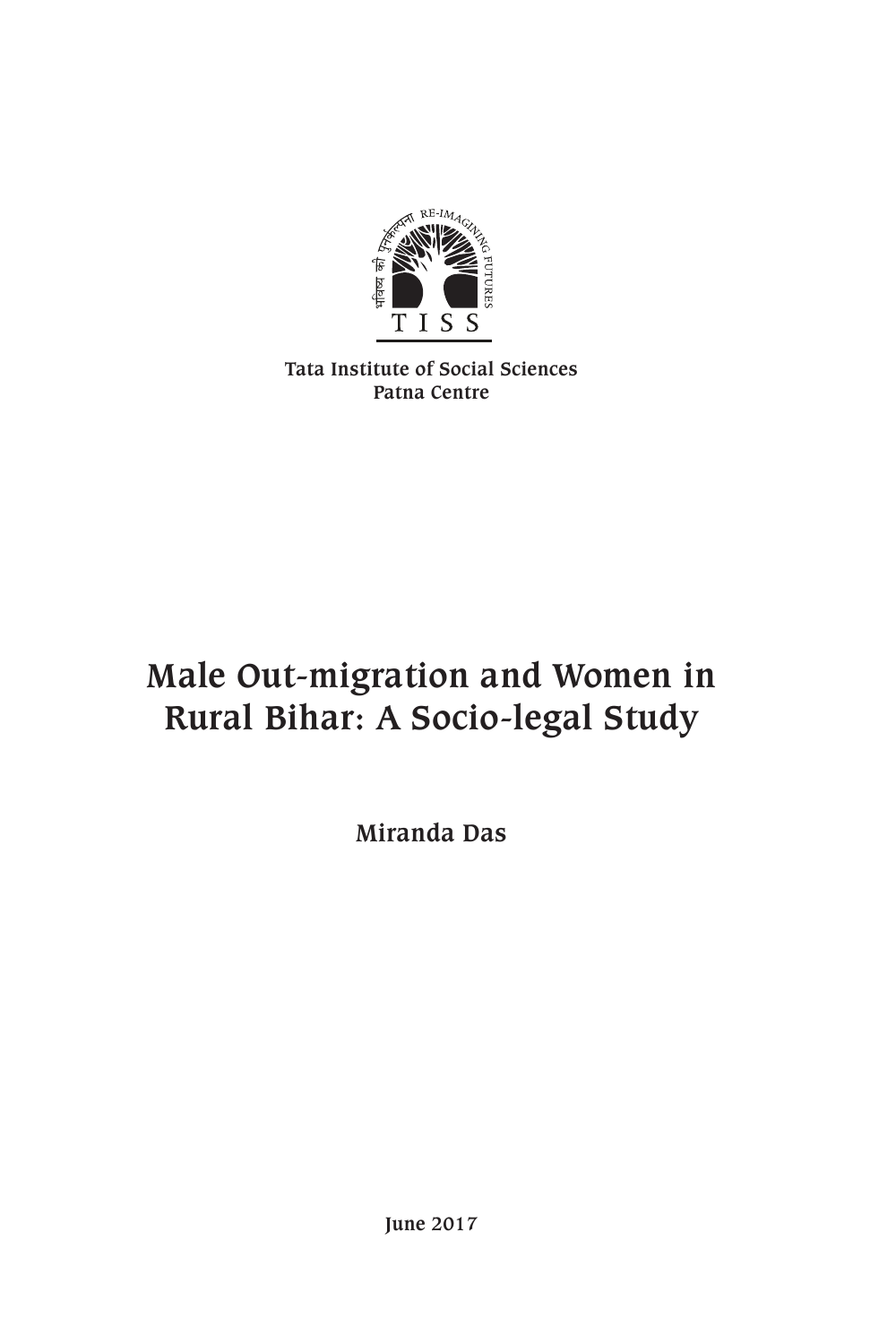## **Working Paper Publication: 2017**

#### **Publisher:**

Tata Institute of Social Sciences, Patna Centre Takshila Campus DPS Senior Wing Village: Chandmari, Danapur Cantonment Patna – 801502 (Bihar) INDIA Website: www.tiss.edu e-mail: patnacentre@tiss.edu

This publication is supported by the Takshila Educational Society.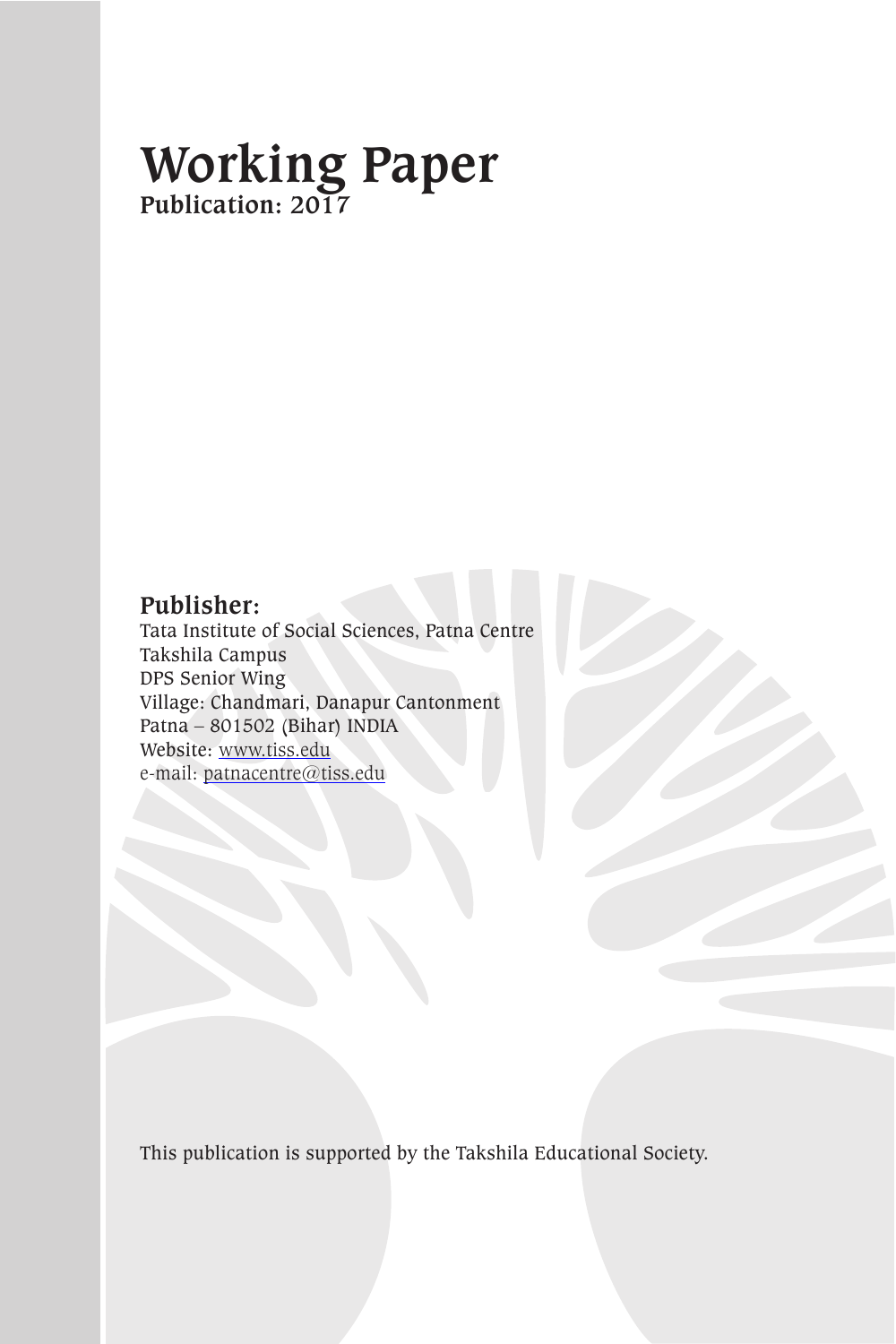#### **Male Out-migration and Women in Rural Bihar: A Socio-legal Study**

Miranda Das<sup>1</sup>

#### **Introduction**

The gender dimension within the migration studies began to be explored since the 1970s<sup>2</sup>. But the focal points were about the women who migrated, reasons of their migration from the source location and their experiences of integration with the destination locations. The scope of the gender dimension started to broaden during the 1990s-2000s as the migration studies delved deeper and incorporated women who were not migrants themselves but were fundamentally affected due to migration of their male counterparts<sup>3</sup>. In fact, initial studies by Indian scholars about this dimension started appearing in the late  $1980s<sup>4</sup>$ .

However, this exploration of the gender dimension within the migration studies regarding the non-migrant women was still inchoate and limited to socio-economic impact that had been left on these women due to their male counterparts' out-migration<sup>5</sup>. For instance, whether the remittances were instrumental in these women's development or dependence; and in what ways their male counterparts' out-migration impacted their mobility, autonomy, and decision-making in the household.

A closer examination of such exploration of the gender dimension yields observations and arguments that these women have been studied within the purview of the male migration. Moreover, what these studies have failed to explore are these women themselves. That is, these studies have not addressed the questions regarding the formation of these women's agency in the context of the complex process of migration. These studies rather exude a permanent contentment with the term left-behind women.

In this background, the present study problematizes the significance of this term. The first part will be descriptive of empirical evidences. In doing so, this study attempts to reveal who these women are, the commonality among them, their diverse means of subsistence, and the differences between them and those women whose male counterparts have not out-migrated. The second part will

<sup>&</sup>lt;sup>1</sup> Dr. Miranda Das worked with the TISS Patna Centre as a Research Fellow from March 2016 to February 2017. The present paper was prepared as part of the fellowship and presented in a symposium in February 2017 at Patna. The author is thankful to Prof. Kathinka Sinha-Kerkhoff and Dr. Panchali Ray for their insightful comments on the first draft.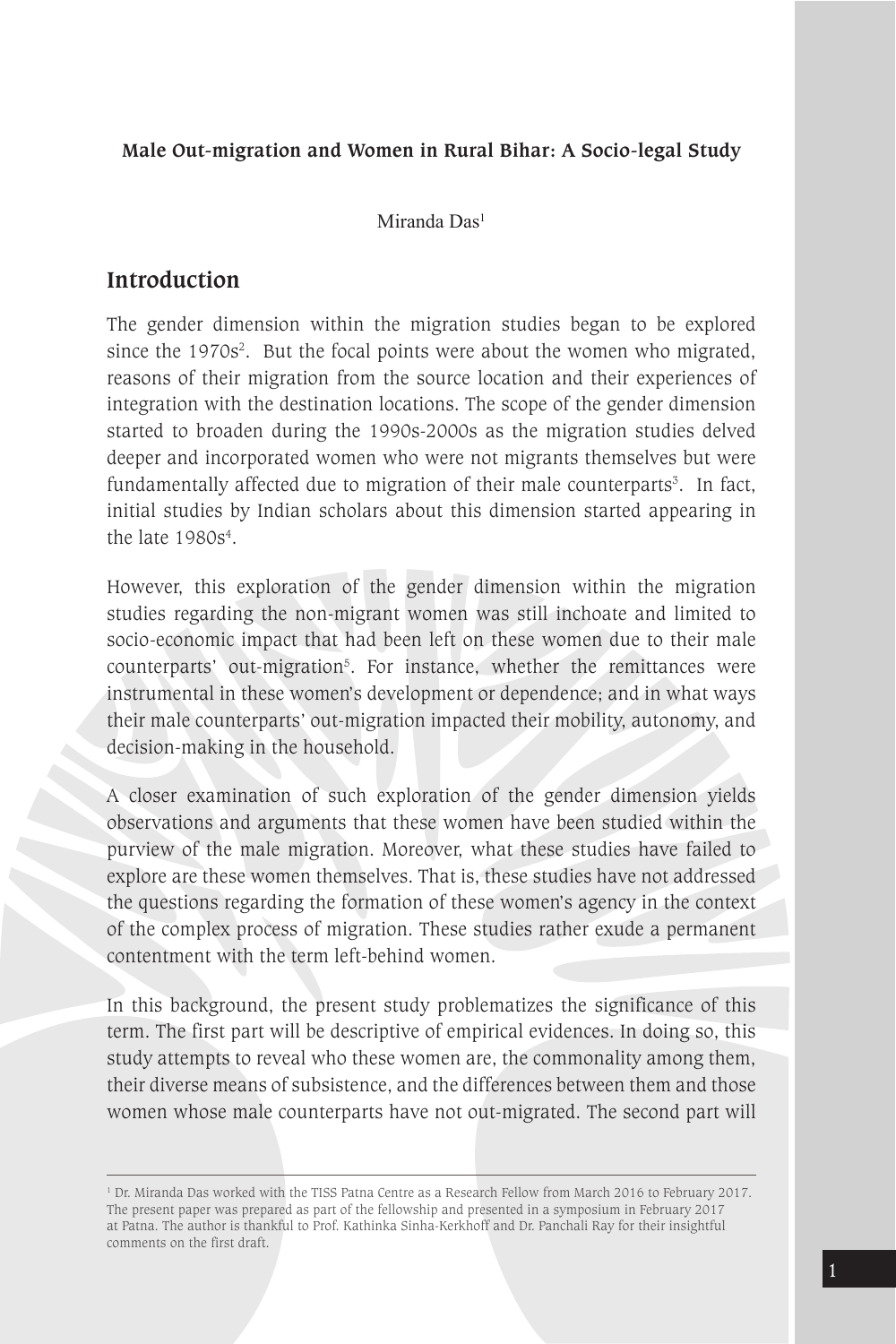locate these women within the framework of rights, which helps study them in their individual capacity and examine if their basic rights are protected. Finally, the study will attempt a discussion, thereby producing conclusion.

#### **Field Description**

The study was conducted in two villages, namely, Rampur Jalalpur and Chak Bahauddin of Dalsingsarai block under Samastipur district in Bihar. The choice for this district was based on the census report that it was a district with one of the highest out migrant's ratio. The reason behind choosing Dalsingsarai block was availability of a network of local help in the field. In accordance with my research objective, the local informant suggested me three or four villages. After the pilot study of these villages, the above-mentioned villages were finalized, because one of the objectives of this study was to look at the diverse means of subsistence of those women whose husbands had out-migrated.

Through the local informant, a meeting was fixed with an Accredited Social Health Activist (ASHA) who became the key informant in the study. She introduced me to several women. After interacting with them, sixteen women agreed to participate in the interviews. Therefore, a total number of sixteen in-depth interviews were conducted. Of these interviewees, six women worked as agricultural wage labourers, five women had home-based bidi rolling occupation, three women were engaged in fish retailing, and two tended the cattle of others. In addition to these interviews, informal conversation with four men, who had migrated to different parts of India, were also held.

#### **Objectives of the Study**

The objective of this study is to examine the experiences and concerns of women whose husbands have out-migrated, while they remain in the source place. As noted earlier, these women are frequently referred to as left-behind women in migration literature. Therefore, the primary objective of this study is to examine if the term left-behind appropriately designates these women. In this endeavour, an attempt is made in this study to look at the social profile of such women and pull out commonality among them. Secondly, the study also investigates the occupational diversity among these women. Third, the study also examines the differences in the experiences and concerns of women who have migrant husbands and those women whose husbands have not out-migrated but stay with them. Fourth, the study also aims to locate these women within the framework of rights, in order to see if the laws conferring rights to them are adequately addressing their concerns.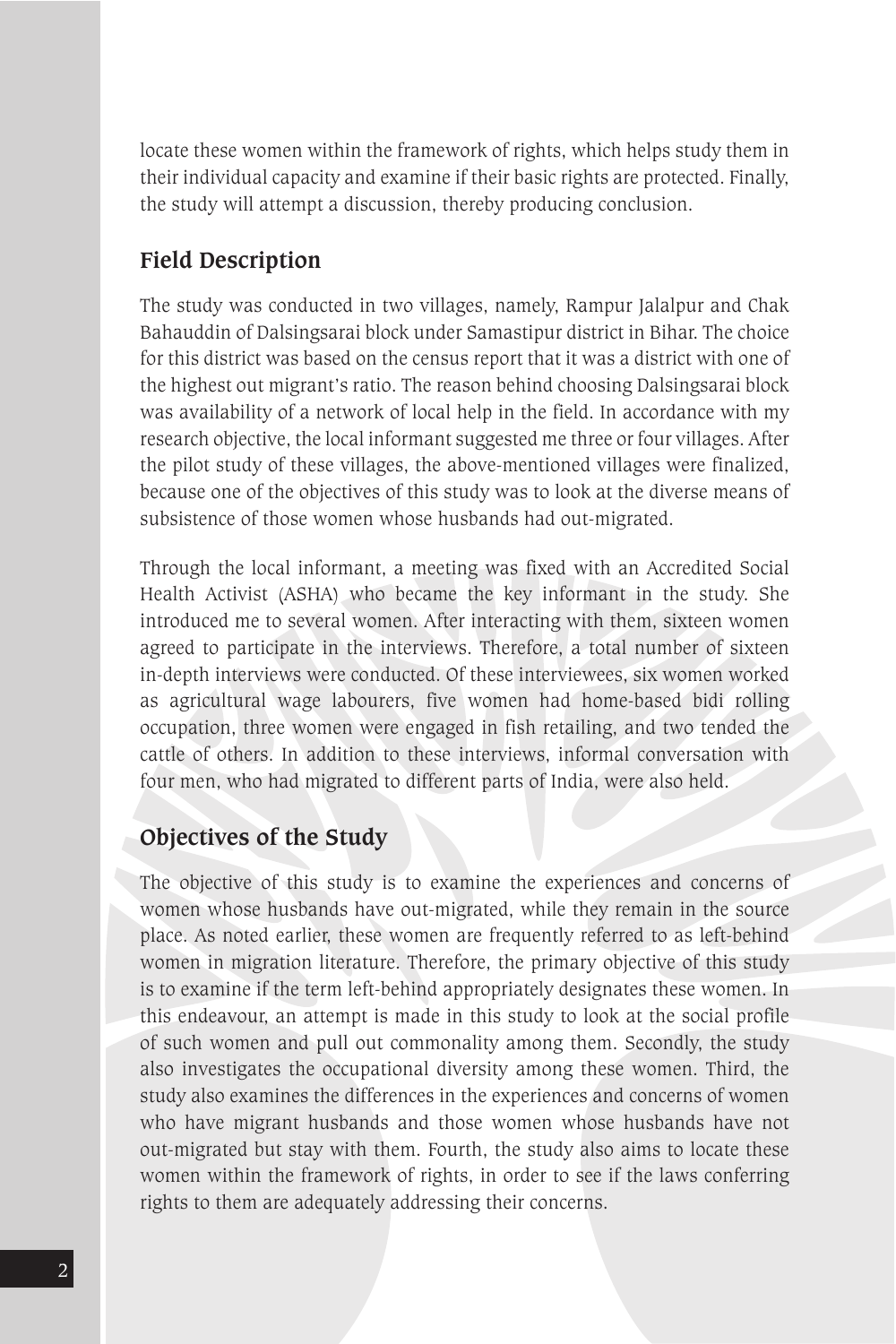#### **Method and Limitations of the Study**

The research questions of the study were largely exploratory in character as it was not obvious in advance what exactly the eventual product or yield of answering them would be. Further, for answering such research questions, a qualitative research methodology was employed for this study.

Field work for this study was undertaken once in June 2016 and again from September 2016 to mid-November 2016. Observations and Semi-structured interviews were used as tools of data collection. Although a set of question were prepared beforehand, but the intention was to make the interviews conversational. Therefore, the interviews ranged from an initial, broadly posed request for participants to describe their lives to specific follow-up questions or probes. Not all questions were designed beforehand. In fact, a number of questions were prepared during the course of fieldwork. Doing so was necessary in order to probe further or discuss specific issues in detail. Semistructured interview was also useful because it allowed following relevant trajectories in the conversation that may stray from the set of questions to gather in-depth information. The semi-structured interview was preceded by observations to develop understanding of the field required for developing relevant and necessary questions.

Additionally, the study also relied on primary source materials like legal acts with secondary source materials like books, articles from academic journals and relevant website materials.

Finally, it is pertinent to note at this point that the scope of the present study is limited to women whose husbands have out-migrated and they stay back in origin community in the villages under study. The study, however, does not intend to either claim or aim to be generalisable to a larger context. Extrapolation to the larger migration experience is not the intention of this study.

#### **Introducing the** *Left-behind* **Women**

Bihar is one of the most impoverished States of India. An estimated 40% of its population is believed to be living below the national poverty line6 . People in the State usually find employment as agricultural labourers, although some among them might own tiny plots of agricultural land. A number of studies have suggested that people from the rural areas of the State migrate to rural or urban areas of better off states like Delhi, Punjab and Haryana. They find employment as labourers in construction or other infrastructure related sectors or in the millions of brick kilns that feed into those infrastructures, as street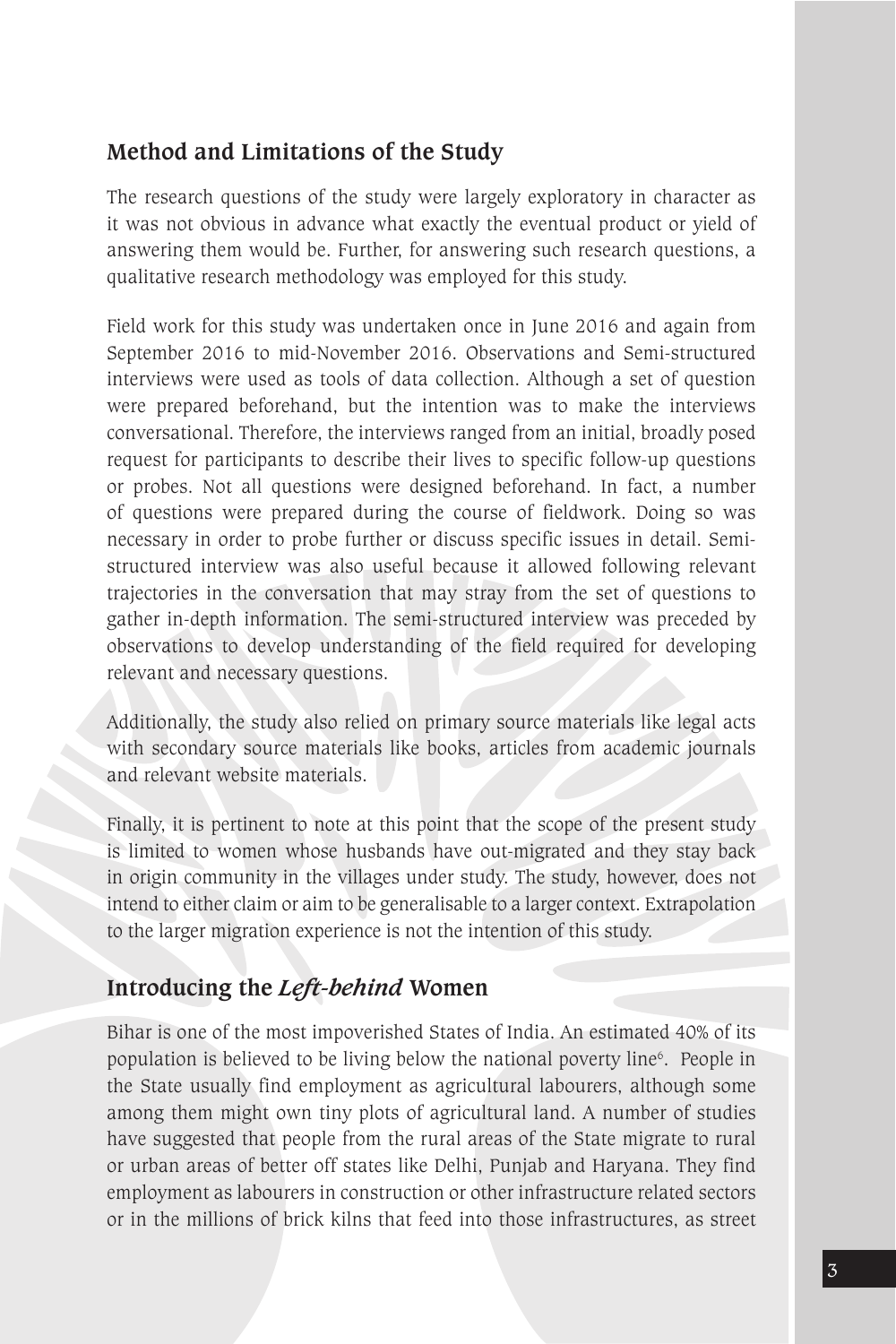vendors, rickshaw pullers, head-loaders, domestic help, manual scavengers and so on. Yet others make their way to hire out their labour to farmers in north-western India that is, the States of Punjab and Haryana, as agricultural labourers. They spend between four to five months in their destination locations, before returning to their villages where they spend between one to two months with their families. An overwhelming majority of them are men, whose wives and children stay back in the villages, attend to their homes or farms if they have any, go to school, and sometimes hire their labour out to local employers7 . These wives of migrant men stay behind to independently tend the home, the children, and often the extended family that may include the husband's parents. These women and children are often referred to as the left-behind families of the migrants, and women particularly are termed as left-behind women<sup>8</sup>.

As mentioned above, several studies have attempted to assess the socioeconomic impacts of male migration on those members of the family, especially women, who are left behind<sup>9</sup>. One of the objectives of this study is to figure out the social profile of the so-called left-behind women in these villages. The finding suggests that the women, particularly those in the villages under study, have certain common characteristics, apart from having an out-migrant male member in the family. The commonalities among these women are discussed below:

First, most of these women are de facto heads of their household. Defining 'head of the household' is difficult, particularly when it relates to a woman. Terms used in defining women heads of households may carry different meaning. Most popularly used are two, i.e. de jure and de facto women household heads. De jure household head is considered to be the permanent head of a particular household; de facto household head refers to that head of a household who is temporarily taking care of the household i.e. acting as a head in absence of the actual head of the household<sup>10</sup>. For the purpose of this study, any household in which the adult male is away for four months or more at a time, and a woman assumes the usual functions of the household head, is considered womanheaded household.

As noted earlier common pattern characterising migration of men in rural Bihar is that they leave their wives and children in the place of origin while they migrate in search of work. For instance, a 'well-documented strategy' for the households in rural Bihar is for the men to migrate in search of employment while their families remain at home. In the absence of male heads, households reconfigure themselves and women become de facto household heads and execute various responsibilities in their own capacity. Migration is an important fact of life in the villages under study, where a considerable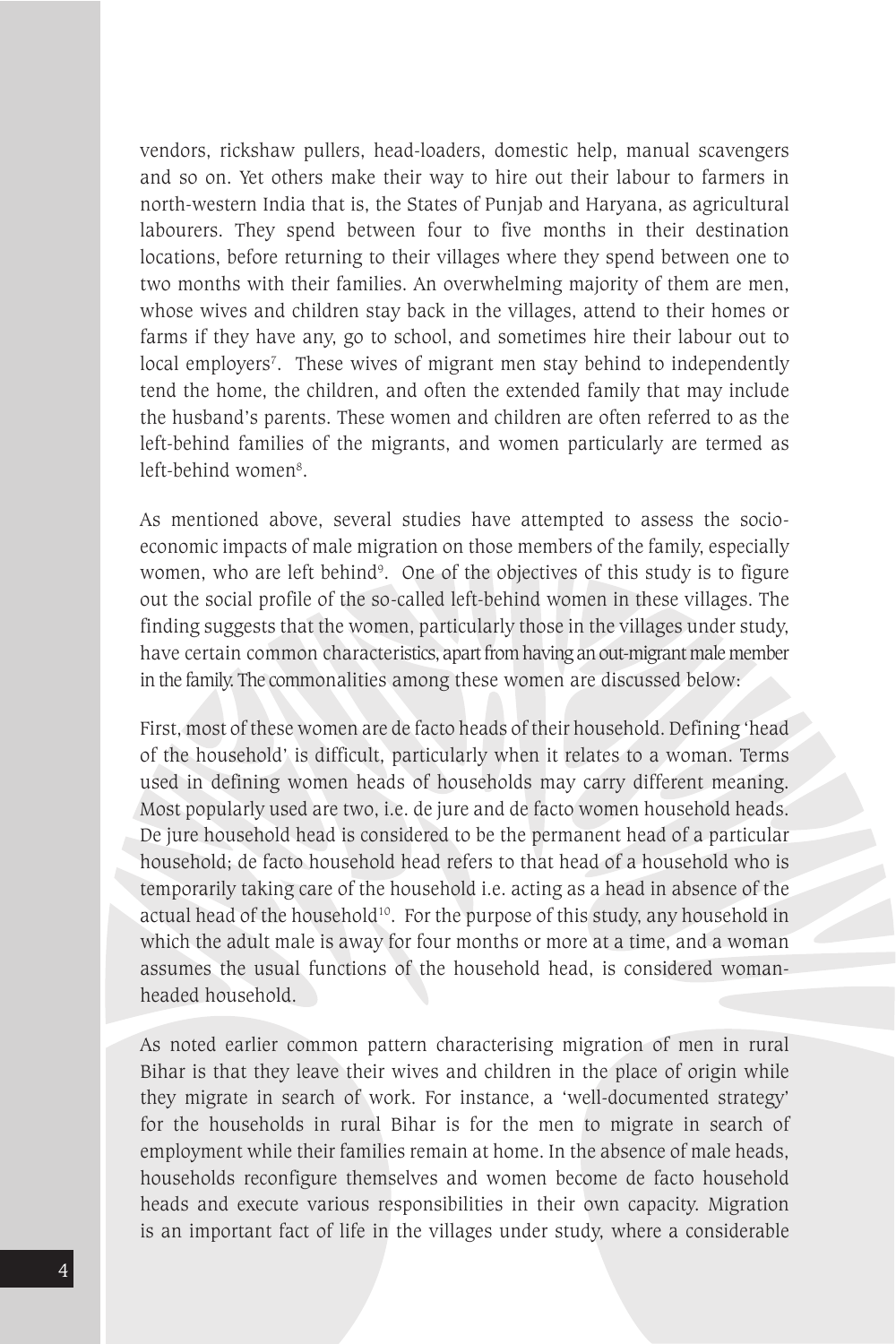number of women aged 20-45 is married but their husbands are absent. The process by which these women become household heads is clear. Usually the man returns every few months, and major decisions such as marriage in the family, the use of property, sale and purchase of property, etc. are taken by him. But, the woman is likely to take household control on a daily basis as soon as the husband leaves. Apart from wealthier families, which are more likely to be joint families, the woman whose husband is a migrant labourer is automatically head of the household when her husband is away.

Second, majority of these women belong to the lower caste. Caste plays an important role as a factor of migration in these villages. The patterns of land ownership and the distribution of occupational and educational opportunities remain very closely aligned with the caste groupings. As a result, lower caste groups have very limited access to economic, social and cultural resources. Thus, the migration stream from the villages under study is dominated by lower castes, who were living at bare subsistence level and ready to respond to the fairly high wage gap between their source and destination places. Therefore, most of the women who remain in the origin place happen to belong to the lower caste. It is also to be noted that the propensity to migrate is also seen among upper caste residents of these villages, but they are less likely to circulate as labour migrants. This finding is also confirmed by the other studies $11$ . They generally migrate with well paid jobs and hence often take their families along with them. Furthermore, family migration entails a cost. Being unable to meet the cost of migration, these villages are characterised by single male migration. While the males migrate, the women in the family choose to stay back.

Third, these women are from the landless households. The land holdings determine the socio-economic status of a household in these villages. The findings suggest that out-migration is highest among the landless households. In these villages, social caste and economic class inequalities co-exist. One can see that lower caste families are mostly landless. Most of them just have a small plot of land in which their houses are built. They hardly possess any agricultural or other land. The majority of people have their own houses but there is a shortage of housing and other basic facilities. Migration of these landless labourers is a part of the normal livelihood strategy and does not occur only during times of emergency. This finding is confirmed by other studies<sup>12</sup> too.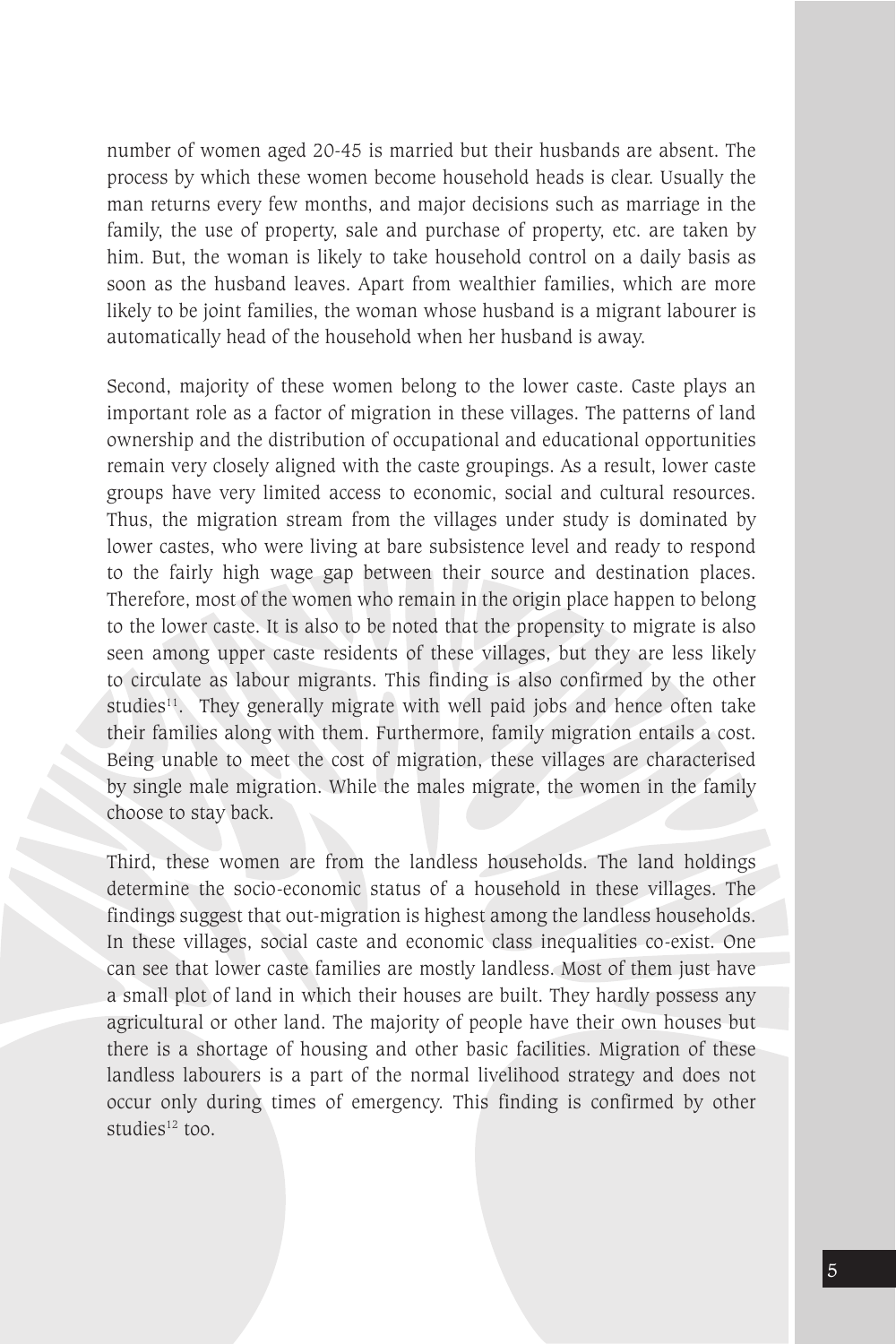### **The Diverse Means of Subsistence of Women with Migrant Households**

The available literature asserts that these left-behind women have successfully managed their home, their children, and their extended families, which include the old and the sick $13$ . A number of studies have also suggested that these women have been able to eke out a sustenance by hiring their labour out to local employers, or engaging in sporadic rural work opportunities<sup>14</sup>. This study finds that remittances from their migrant husbands are often intermittent and insufficient to make their needs meet. In such a situation, they are compelled to step out of the home and participate in the labour process. But their participation in the labour market is mostly confined to the lower end of the labour market as they are either illiterate or have very moderate level of literacy, that is, enough to write their names or count money.

Further, investigation into their occupational profile shows that these women are mainly involved in four to five kinds of work. A brief description about their occupational diversity is given below:

First, most of these women are agricultural wage labourer in others' field. As has been mentioned earlier, most of these women are from the landless households. They do not possess any land for agricultural activity. Therefore, they often work as daily wage labourer in someone else's agricultural field. In general, they are mainly involved in weeding and harvesting. They are also often employed for plucking of vegetables, for which they are paid in kinds and not in cash. For instance, for every twelve kilograms of vegetable they pluck, they are given one kilograms as wage.

Secondly, these women are also engaged in tending to others' cattle, which provides economic support to their families. Goat or sheep rearing is a common profession for women in these villages. Besides, their role of managing the cattle also includes feeding, breeding, milking, cleaning, care of new born calves and sick animals.

Third, women are also involved in fish retailing. It may be mentioned here that women have been an integral part of the fisheries in Bihar and have been active in processing, marketing and selling the catch<sup>15</sup>. Fishing is a traditional occupation for many in Bihar. Fishing is generally undertaken by men, whereas women take the charge of the catch and sell the fish either in the market or go door to door. Such women often work in very unhygienic conditions under the blazing sun and lashing rain. The women fish retailers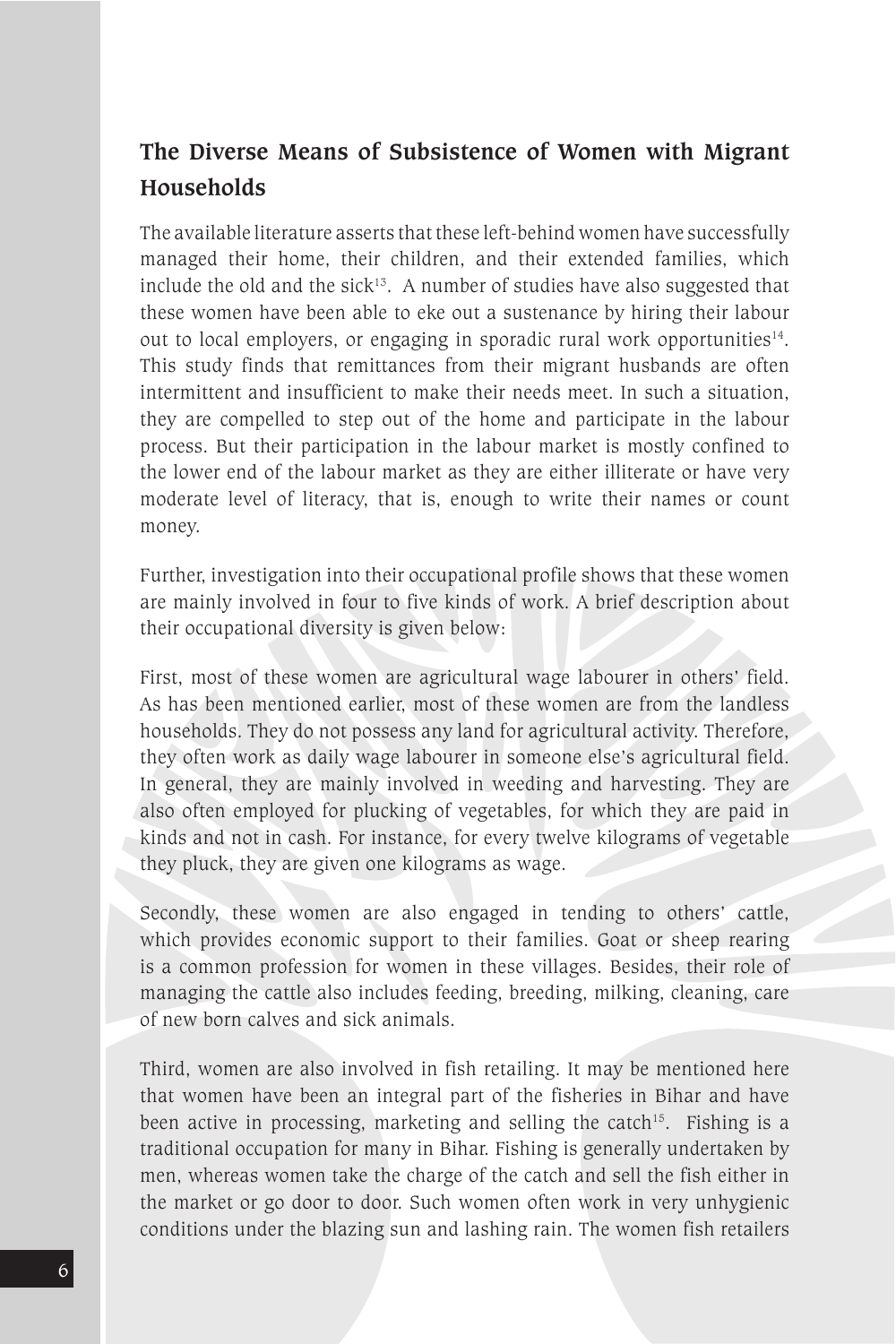fail to earn a secure and viable livelihood even after a day long struggle. In fact, many a time, they face loss or earn nothing.

Fourth, home-based bidi rolling is the occupation of a vast majority of women in these villages. It is noteworthy that earlier there were several bidi factories in Dalsingsarai block of Samastipur district. However, after the state of Bihar was divided, most of the bidi factories have shifted to Jharkhand. There was one factory until 2007, which has now moved to Kolkata16. As a result, the bidi work started to move from the factory to the home. Most of the bidi rolling is done by women and helped by children, particularly daughters. Although the bidi factories have shifted to Jharkhand or Kolkata, they have retained their chain of contractors in these villages. Some of the contractors are former workers who have risen to become contractors and there are around 150-200 workers associated with one contractor. The women are paid on piece rate basis. They receive 100 rupees per 1000 bidis. According to them, they are only able to roll 500 bidis a day and hence, they earn 50 rupees per day.

There are other job opportunities coming up in these villages, such as Accredited Social Health Activists (ASHA) and Anganwadi workers, but these jobs require some level of education.

However, given the fact that these women are mostly uneducated or very moderately educated, they have fewer options of livelihood and they continue to bear their suffering in silence.

Comparisons between Women with Migrant Husbands and Women with Non-Migrant Husbands

In the attempt to understand the concerns of women who remain in the source communities, while their husbands or male counterparts out-migrate in search of livelihood or better opportunities, it is essential to examine if the concerns and experiences of these so-called left-behind women are different, in any way, from the concerns and experiences of women who stay with their husbands. The findings suggest that women with migrant husbands and women with non-migrant husbands have similar concerns with respect to their day-to-day lives. They have to face similar discrimination on account of their gender, their concerns regarding their family and children's wellbeing are also similar, and they abide by the same customs and so on and so forth. However, one can also find significant differences between the experiences of women with migrant husbands and those with non-migrant husbands.

Finding reveals that women whose husbands have not out-migrated mostly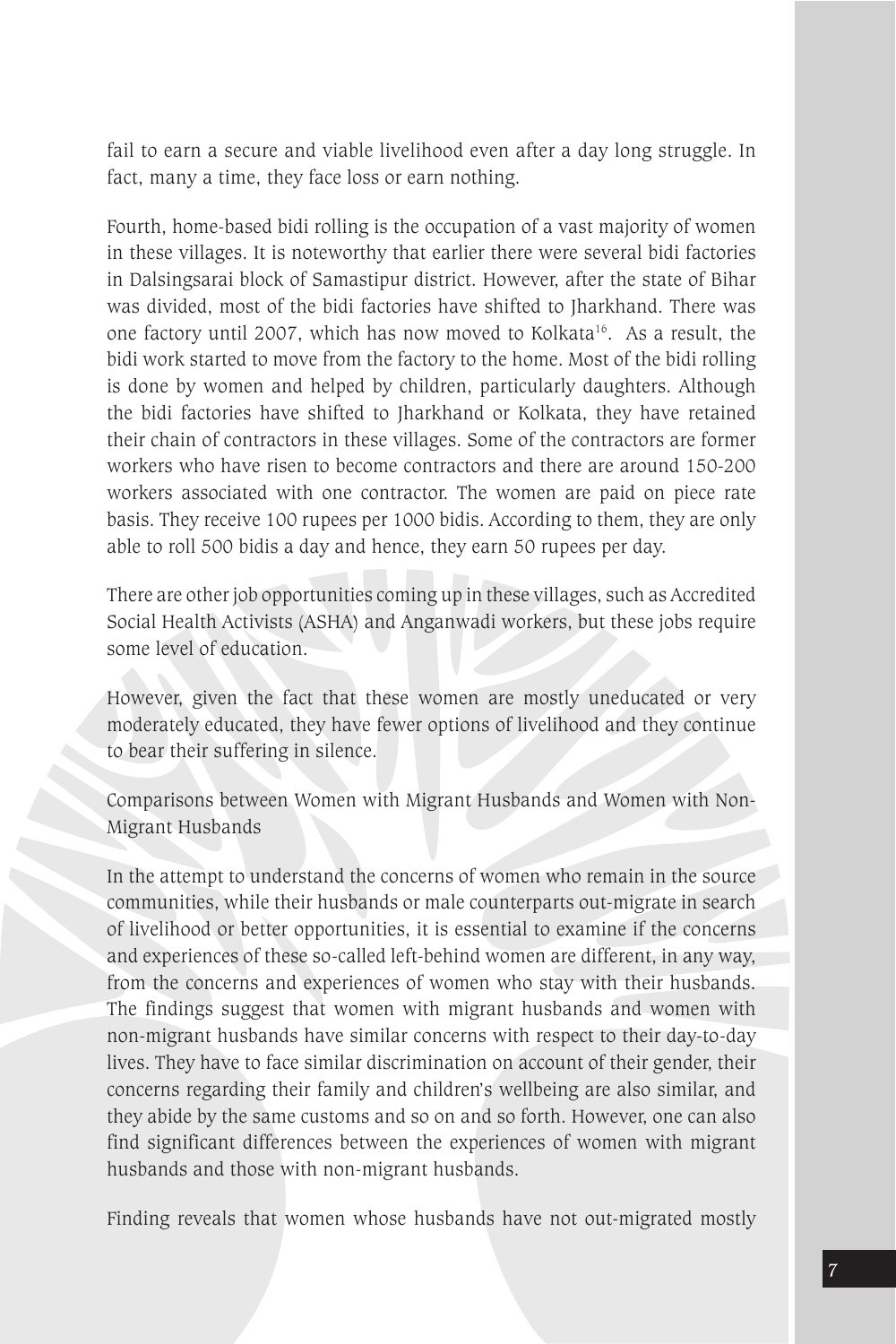belong to upper castes, whereas women with migrant husbands, by and large, belong to lower castes. As mentioned above, that tendency to migrate is found more among the lower caste people. The nature of migration from these villages is generally distress led<sup>17</sup>. As the lower caste people lack land holdings or any other productive assets to survive, they out-migrate in search of livelihood. Upper caste people are primarily the land holders in these villages. Therefore, the propensity to out-migrate is lowest among the upper castes. Hence, women whose husbands have not out-migrated mostly belong to the upper castes. Majority of left-behind women, on the other hand, belong to the lower castes. Thus, it can be argued that the so-called left-behind are a step down the ladder of hierarchy and thereby are additionally disadvantaged.

Apart from the caste profile, another way in which these women differ from one another is the use of the public space. The term public space is used in dual sense in this study. It implies the space of work as well as the space outside the home, such as streets, public buildings, parks, and so on that are open to the public and accessible for everyone in contrast to private space where access is restricted. As noted earlier, most of the women whose husbands migrate are found taking up some form of occupation. Since these women belong to the lower economic strata and often remittances sent by their husbands are not sufficient, they are compelled to earn for their families' sustenance. Women whose husbands stay with them, on the other hand, are primarily home makers. Their primary responsibility is to look after the family and home. It has frequently been observed in the literature as well that if women have a husband in the home, women's work is primarily in the home. Without husband, most women must work<sup>18</sup>.

Thus, the women with non-migrant husbands are fraught with burdensome responsibilities of being home caretakers. They are first and foremost wives and mothers. Women with migrant husbands, on the other hand, have to face internal and external struggles in reconciling their roles as mothers, wives and labour.

The women with migrant husbands also share a close relationship with the public space, which generally is dominated by men. For instance, these women have to go and stand in que to pay electricity bill, to take monthly ration from the ration shop, to they take their children to hospitals, in case of illness, go to bank to withdraw money and so on. These tasks are otherwise performed by males who do not out-migrate.

It is also observed that women with migrant husbands form and access their own networks, which is mostly women-based. These women-based networks provide assistance and guidance in times of crisis. However, women with non-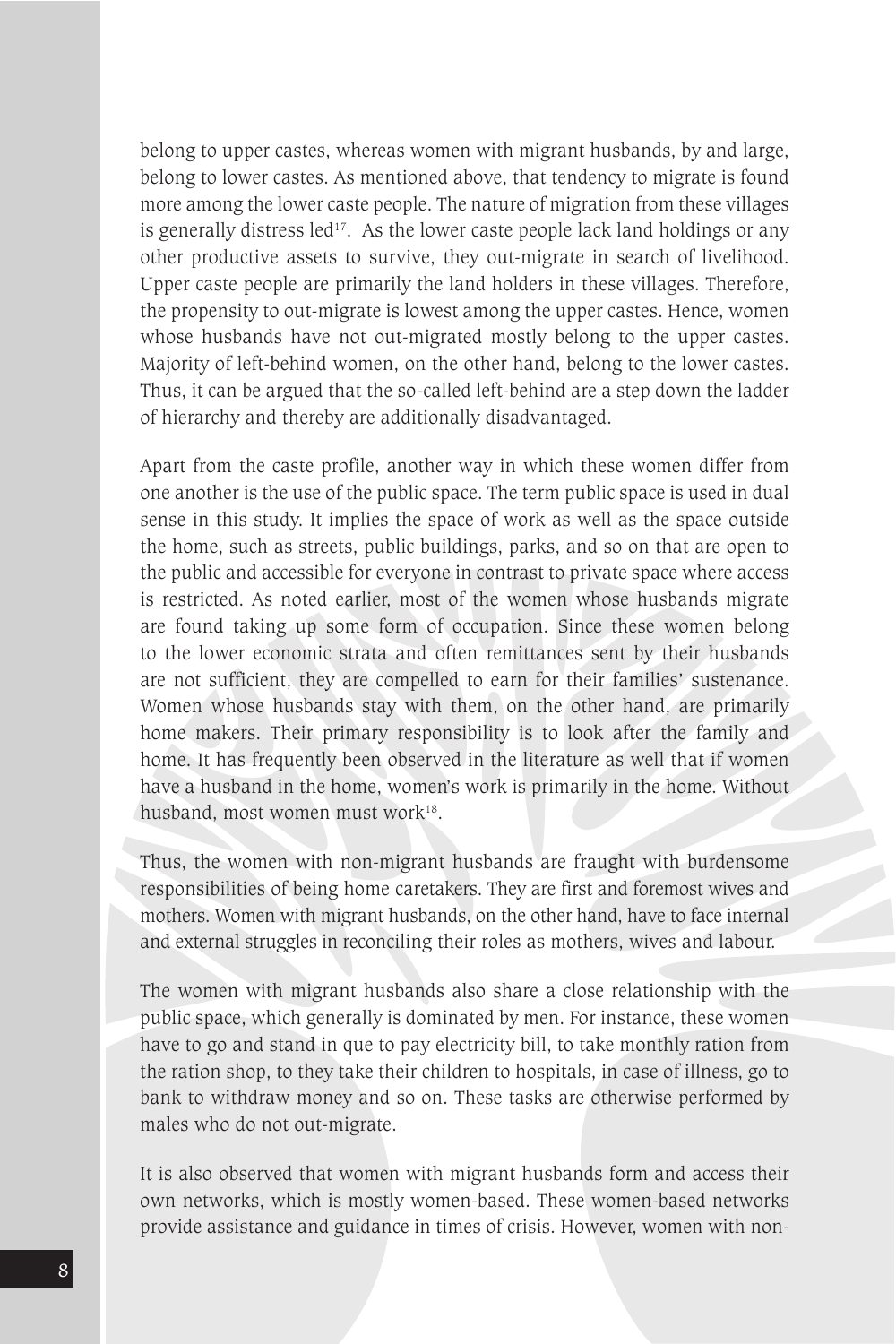migrant husbands depend on their husbands' networks. This places them in a subordinate and submissive position.

#### **Left-behind as used in literature**

One of the main objectives of this study is to investigate why these women who remain in the place of origin while their male counterparts out-migrate, called left-behind in the migration literature? Is it because of a lack of a better word? Or are these women termed left-behind as a logical consequence of male migration?

Irrespective of the reasons, the term left-behind as used in the literature evokes two meanings: first, these women have no role in their husbands' decision to out-migrate and eventually in their decision to stay back in the origin community<sup>19</sup>. It is as if the decision is taken solely by the husband or other male member in the family and they are simply made to give their consent. Reference may be made to Hondagneu-Sotelo's work where the author mentioned that:

"In all of the families in which men preceded their wives [to the United States], patriarchal forms of authority prevailed, so that migration decisions did not arise as part of a unified family or household strategy. Generally, husbands unilaterally decided to migrate with only token, superficial regard for their wives' concerns and opinions. Women were not active decisionmaking participants"20

It has also been argued that typically a husband will tell his wife that he is going and then he will be gone within a short time. Rarely does a clear plan develop from discussion between the wife and husband, but instead, the husband tends to justify his decision with generalised statements of family obligation and his responsibility for betterment of his family.<sup>21</sup> Another explanation is also offered by Hondagneu-Sotelo, who refers to the "Family stage migration" in the context of Mexico. It is a strategy where men go first with the potential that wives and children may follow at a later "stage".<sup>22</sup> However, in many of the cases, there is no later "stage".

The second sense is that the term left-behind indicates that these women have been abandoned by their husbands in the sense that these out-migrating men find and secure a new relationship in the destination place and leave these women and their relationship behind. It is, however, necessary to mention here that the issue of infidelity within the context of migration and abandonment of wives who stay behind is minimally addressed in the literature. A possible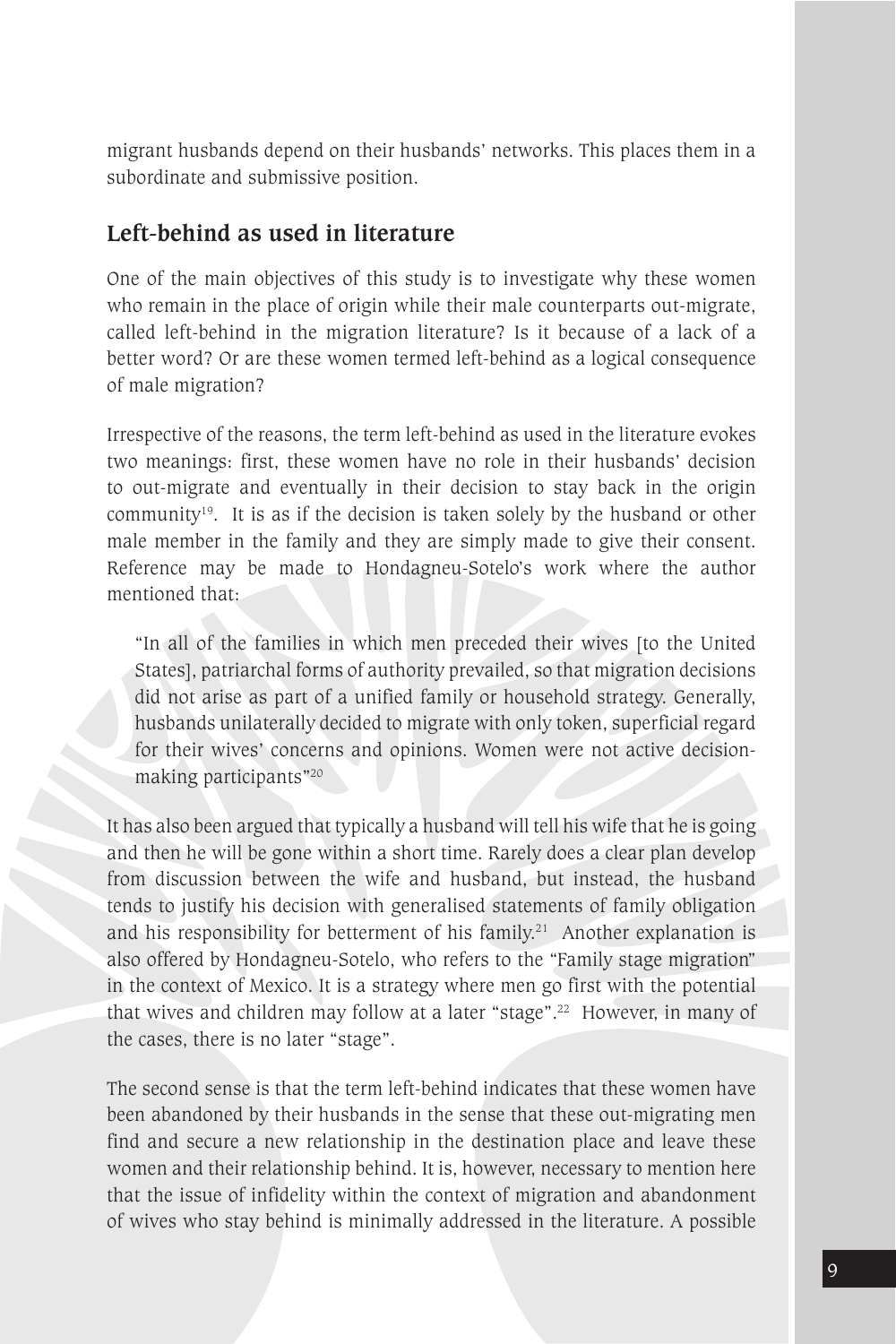reason for this, as has been argued, is that survey methods often fail to record such behaviour because questions are restricted to formal legal categories.<sup>23</sup>

#### **Empirical understanding of the left-behind**

However, none of the above issues are true in the case of women in these villages under study. Migration, in these villages, is not a recent phenomenon. In fact, migration has become a fact of their lives. It has become a norm in these villages for the men to migrate and women to stay behind. The women who have been interviewed maintained that they will not wish to migrate, even if they are given a chance. There is, however, a history as to how this practice evolved into a norm. A number of literatures did attempt to investigate as to why women often stay behind, at least, initially as their spouses out-migrate. According to Samita Sen, the idea of a migrant, throughout history, has been imagined almost invariably as men, migrating alone or with other male kin from villages to industrial centres to earn maintenance wages, access wider networks of credit, and provide cash for rent and interest payments in the village. Periodically they returned from the city as a result of unemployment, sickness, fatigue, or the pull of social and emotional associations with the village home. The wives and children, by implication, were left behind in the village to eke out subsistence from rural resources, as remittances from the city were sparse and irregular. She goes on to argue that women historically were considered not only immobile but also invisible as a result of the cultural norm of purdah, migration was, therefore, out of question for them. Further, the city appeared to be the space for men, whereas the village with its idyllic character was the place for women.<sup>24</sup>

Notwithstanding the historical explanation, women from other parts of Bihar do out-migrate in the present time, but for the women of these villages not to migrate has developed into a choice. On being asked, it is maintained that it is neither the man nor the woman who makes the decision in this regard. It is the way it is. For instance, Geeta Devi of Chak Bahauddin village maintains that "How can we decide about migration? It is given that the man will migrate and woman will remain". From this, one can argue that it is the patriarchal norms in these villages that decides who is to migrate and who is to stay back. Migration is seen to be a rite of passage, that is, a male member in the family will have to migrate in order to sustain his family, when he is transitioning to the adulthood. A boy child in these villages is conditioned in a way that he knows that at a certain age, he will have to out-migrate either with his father or on his own. In a similar vein, a girl child is conditioned to think that she will be married to someone who is either already a migrant or will out-migrate shortly.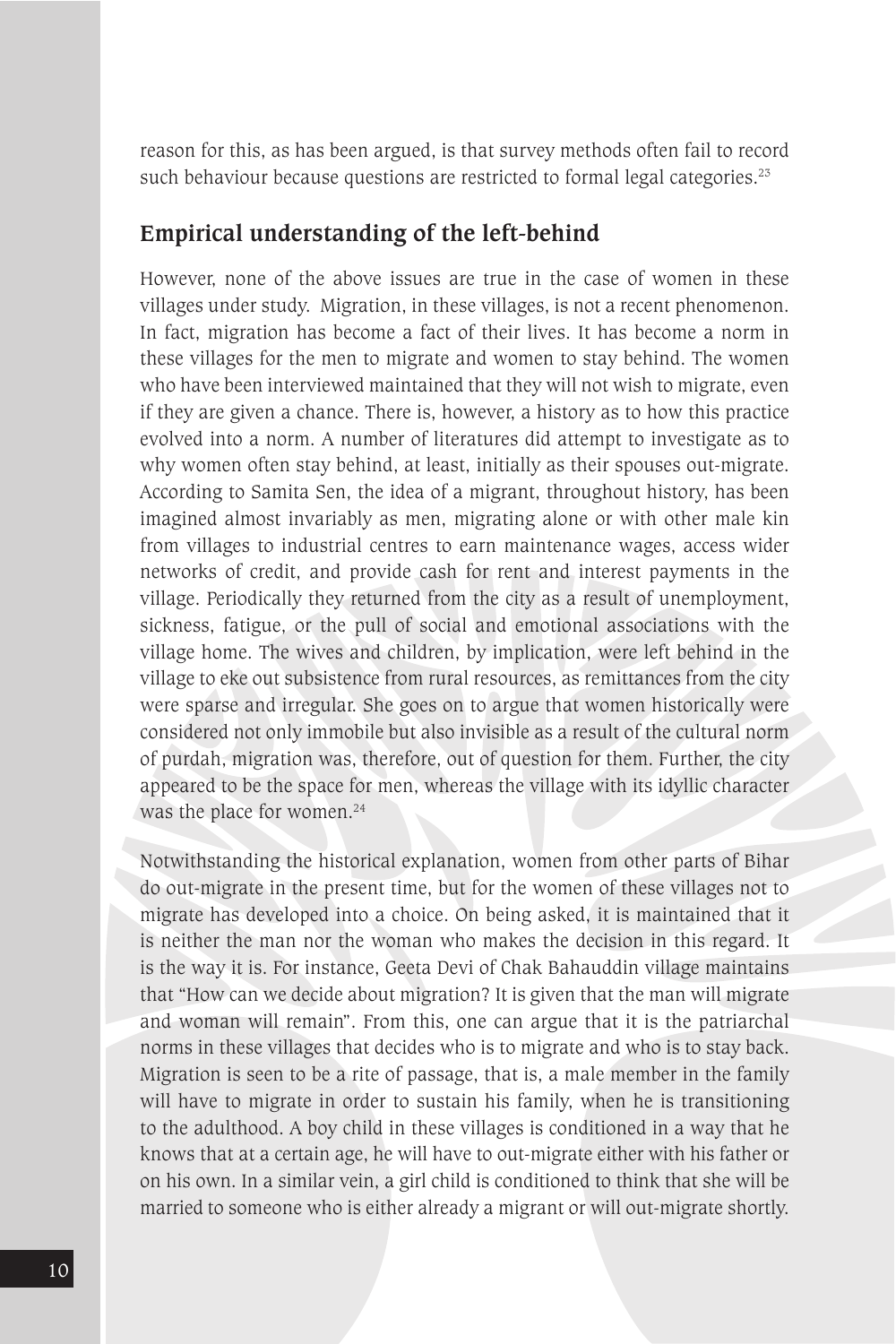Contrary to the notion that women have no role in men's decision to migrate, women in these villages want their men to out-migrate in order to earn a livelihood. They believe that when their husbands are at home, they waste their time in unsocial activities like gambling. So, it is better that they go out of the village and engage in income generating work. For instance, Kanchan of Chak Bahauddin village says, "There is no job opportunity in the village. So, when my husband is here, he wastes all his time in gambling with his idle friends. So, I will always want him to go to Haryana, where he is a sack carrier. At least he does something there that pays him at the end of the day".

From the above account, it can be argued that left-behind is not the appropriate term to define the women whose husbands out-migrate. It negates their agency. It also neglects the fact that many women choose to stay back in the origin community. Argument like gendered role alone does not explain their staying back as literature and Census data suggest that elsewhere women also migrate, even singly, in a large numbers. Their familiarity with their community and the life-style is cited by them as a reason for not migrating. Besides, their staying back is seen as cost-effective and they also manage to generate employment for themselves with the help of network of women that they have established over the years.

### **Impact of the Return of Migrant Husbands on the** *Left-behind*  **Women's Lives**

A number of studies attempted to look at the changes that take place in the lives of women after their husbands out-migrate. However, findings from the fieldwork of this study indicate that changes actually take place when outmigrant husbands return.

It is noteworthy that there is a pattern as to when the men in these villages return. They generally return twice in a year, once during April and again during October-November. However, they may return at any other time as a result of unemployment, sickness, emergency in the family, emotional association with the village home and so on.<sup>25</sup> This period is also seen as season for marriages in Bihar. Any marriage in the family takes place only when the migrant husband returns. The period of October-November is also a festival season as people in Bihar celebrate Dussehra, Diwali and Chhath Puja.<sup>26</sup> So, the men generally work throughout the year and return during this period.

As mentioned earlier, these women are used to staying without their husbands. In fact, living without their husbands is a way of life for them. They enjoy the position of de facto household heads. So, when their husbands return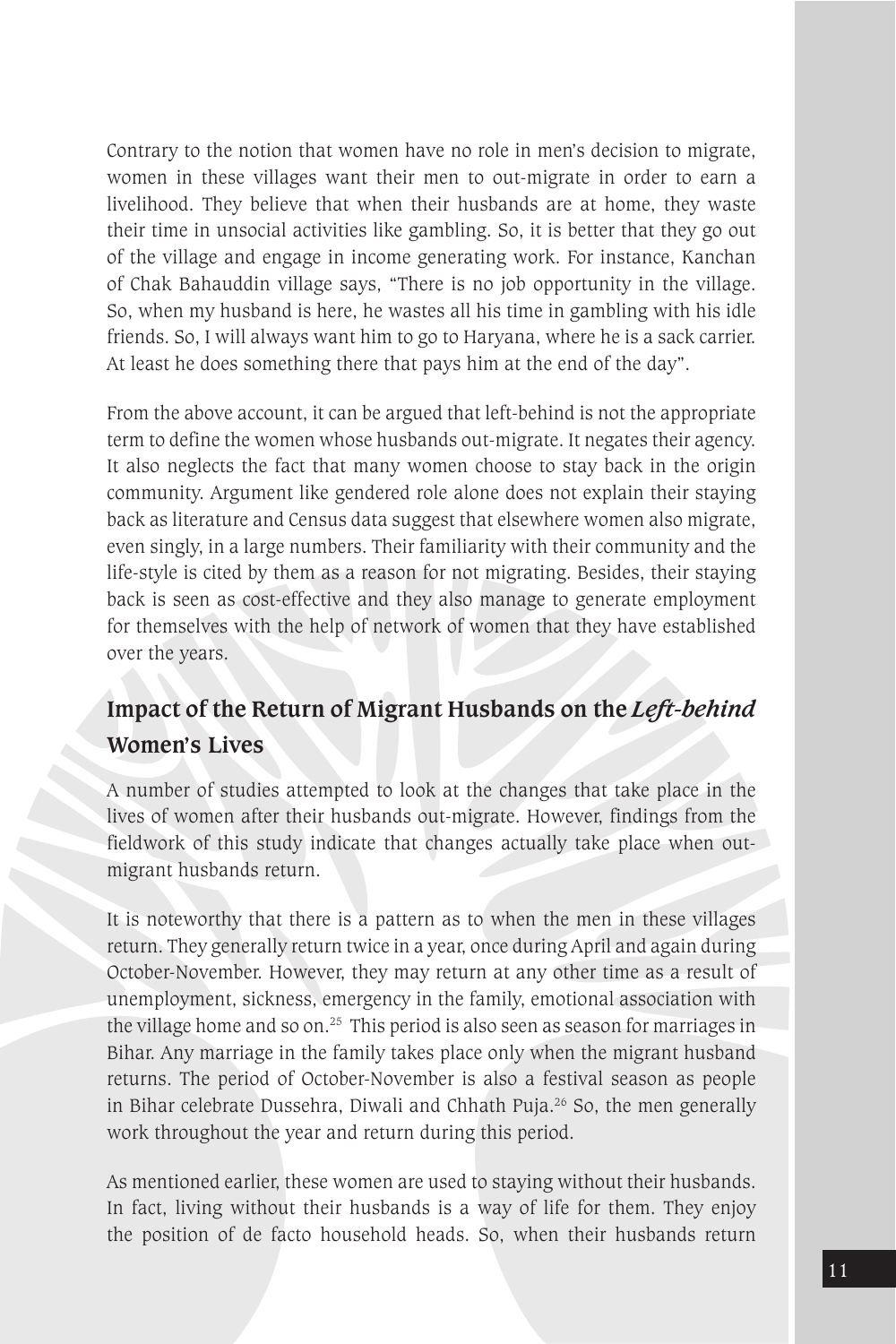and attempt to reoccupy their position as heads of the family, these women find it difficult to negotiate with their power position. Literature suggest that migrant men wish to retain their status as heads of the family and their proprietary interests in the village, despite remaining absent for long periods of time.27 It is noteworthy that the experience of all the women is not homogenous on this issue. Those women, who keep in touch with their husbands on a regular basis, even when their husbands are away, generally do not find it difficult to compromise their position in the family. On the other hand, those women who rarely communicate with their husbands over phone or by any other means, have a tough time negotiating with them. In fact, many of them believe that their husbands are like 'guests'. For instance, Ranju Devi of Rampur Jalalpur village says, "They are like guests, They have come and they will go. It is we who will have to manage the household and the family in their absence. So, why upset the arrangement?"

An attempt has also been made to incorporate the perspective of the men in this study. The finding reveals that the men, who are circular migrant to different parts of the country, are not comfortable with the fact that their wives are considered as household heads. They believe that they are the head of the family and the household irrespective of the fact that stay away. They further argue that they have migrated for the betterment of the family, to earn livelihood so that their family can survive. On being asked about their opinion regarding their wives' position in the home, they outright dismiss it, saying that they are the primary source of income earning for the family and their wives' earning only supplements their earning. They also maintained that if they choose not to migrate, the very survival of the family will be in danger. They also expressed that women might believe that their position in the family has elevated but they can never take the place of a head in the family. To quote, Birendra Das of Rampur Jalalpur village, who has migrated to Delhi to work as wage labourer, expressed his views on his wife being the head of the household. He sarcastically said, "I migrate, I earn and my wife is the head of the household? She might take non-significant decisions regarding day-to-day lives. But the final decision on serious and major issues will be mine. No matter if I am here at home or I am in Delhi or elsewhere." Another, Ram Ashish Das, of the same village, who has migrated to Bangalore to work in a Tile Factory said, "Our family is surviving because we have migrated for work and send remittances. If we don't go out of the village and earn, our family will starve to death". He further said, "What work my wife does? Her earning will not be able to sustain the family for even a month. Her earning only supplements to mine and therefore I am and will remain the head of the family."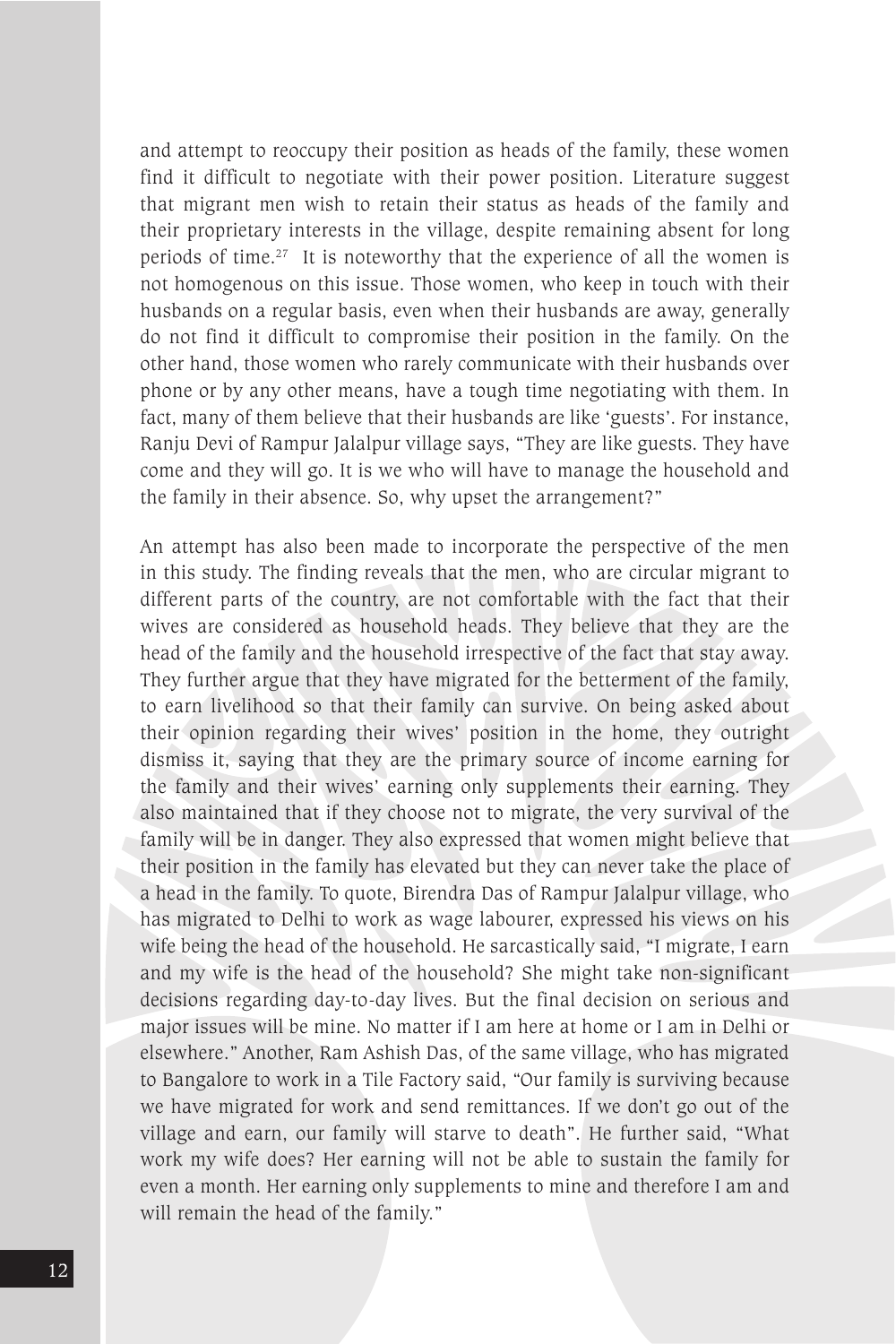From the above account, one can argue that the period when the migrant husbands return is a difficult one for some women. On the one side, these women are overwhelmed on the return of their husbands. Moreover, the period when their husbands return is generally festive season, so one is always happy to have the loved-ones around during celebrations. It provides them the opportunity to reformulate their relation with their spouse. But it is also the period of squabble between the husband and the wife. It demands adjustment on the part of two. In some cases, women happily adjust to their husbands' way. In many cases, however, it leads to remonstrance in the wives.

#### **Women and the Framework of Rights**

Having discussed the women who remain in the origin community while their husbands out-migrate, an attempt is made in this section to place them within the framework of rights. As is evident from the above account, these women have unique experiences and their concerns are also unique. Although these women themselves do not migrate, yet migrations have a deep impact on the lives of these women. Nevertheless, laws on migration, both national and international, do not address the concerns of these women. It may be referred to as a situation of non liquet. A non liquet is a Latin word meaning "it is not clear" and refers to a state where there is no applicable law.

Rather than arguing for a law for these women, somehow the focus of literature in this area is the remittances that are used as parameters to gauge the dependency and development of these women. Do remittances suffice in evaluating these women? Are the rights also not required for the development of an individual? Why are the corresponding rights not discussed in the literature in this area, especially, when the focus of the literature is responsibilities by which these women are bound. Furthermore, existing literature also fail to make any reference to these women's rights, especially, regarding the property of which the prime example is the home. Therefore, the study argues that the framework of rights is important for the equality and empowerment of these women.

In the absence of any specific law that confers rights on to these women, an attempt will be made to examine their right to property, right to minimum wages and the right to equal pay for equal work. The justification of why these particular rights have been selected will be discussed below. It may be noted here that the concern is not so much with the framework of rights per se but the philosophy and assumptions underlying these rights and the mechanism by which they reinforce the subordination of these women.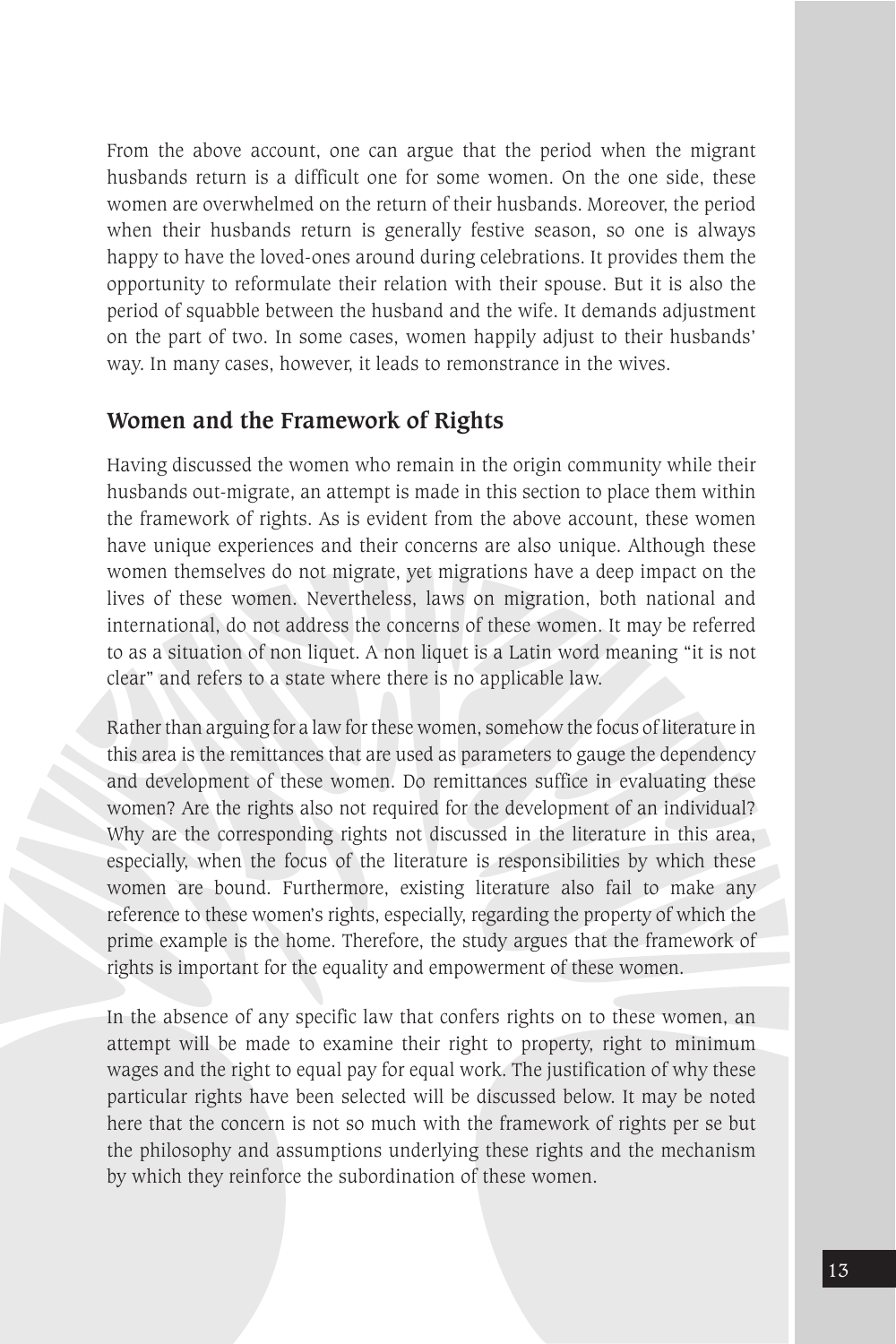#### **Right to Property**

It is pertinent to note that every religious community in India continues to be governed by its respective personal laws in several matters – property rights are also one of them. In fact, even within the different religious groups, there are sub-groups and local customs and norms with their respective property rights. To complicate it further, under the Indian Constitution, both the central and the state governments are competent to enact laws on matters of succession and hence the states can, and some have, enacted their own variations of property laws within each personal law. There is, therefore, no single body of property rights of Indian women.

However, since the women under study belong, by and large, to the Hindu Religion, evaluation of Hindu Succession Act seems appropriate. Hindu women have enjoyed independent property rights since 1956, with the passage of the Hindu Succession Act, which confers upon Hindu women the right to claim a share to property through succession. The regime set up by this Act is located within the broad constitutional and legal framework existing in India today.

In the context of rural India, land was and continues to be the only viable resource to produce food and meet basic subsistence needs for a large part of the rural population. In response to this reality, statutory provisions have been introduced since independence to address various issues regarding equitable land ownership and distribution. Land, therefore, assumes a primary significance in any critical evaluation of law allegedly aimed at enabling Hindu women's right to property ownership.<sup>28</sup> Since the women under study are landless labourers, ownership of the house in which they dwell is a major issue for them. In the literature in this area, taking care and the management of the household have been mentioned as the primary responsibilities of these women. However, the fieldwork observation emphasizes that the home holds a more significant place in their lives than what it does in the case of their out-migrated male counterparts. This is because it is also the place of work for many who are home-based workers. Because the home has dual function or significance in their lives, therefore, their rights over the home become important for this study.

In this context, reference may be made to the provision relating to the right of inheritance to a dwelling house. It provides that where a Hindu man dies intestate, that is, without having made a will, and his property includes a dwelling house wholly occupied by the members of the family, then the women heirs are not entitled to claim partition of it unless the male members choose to divide their share in the dwelling house. These women are only entitled to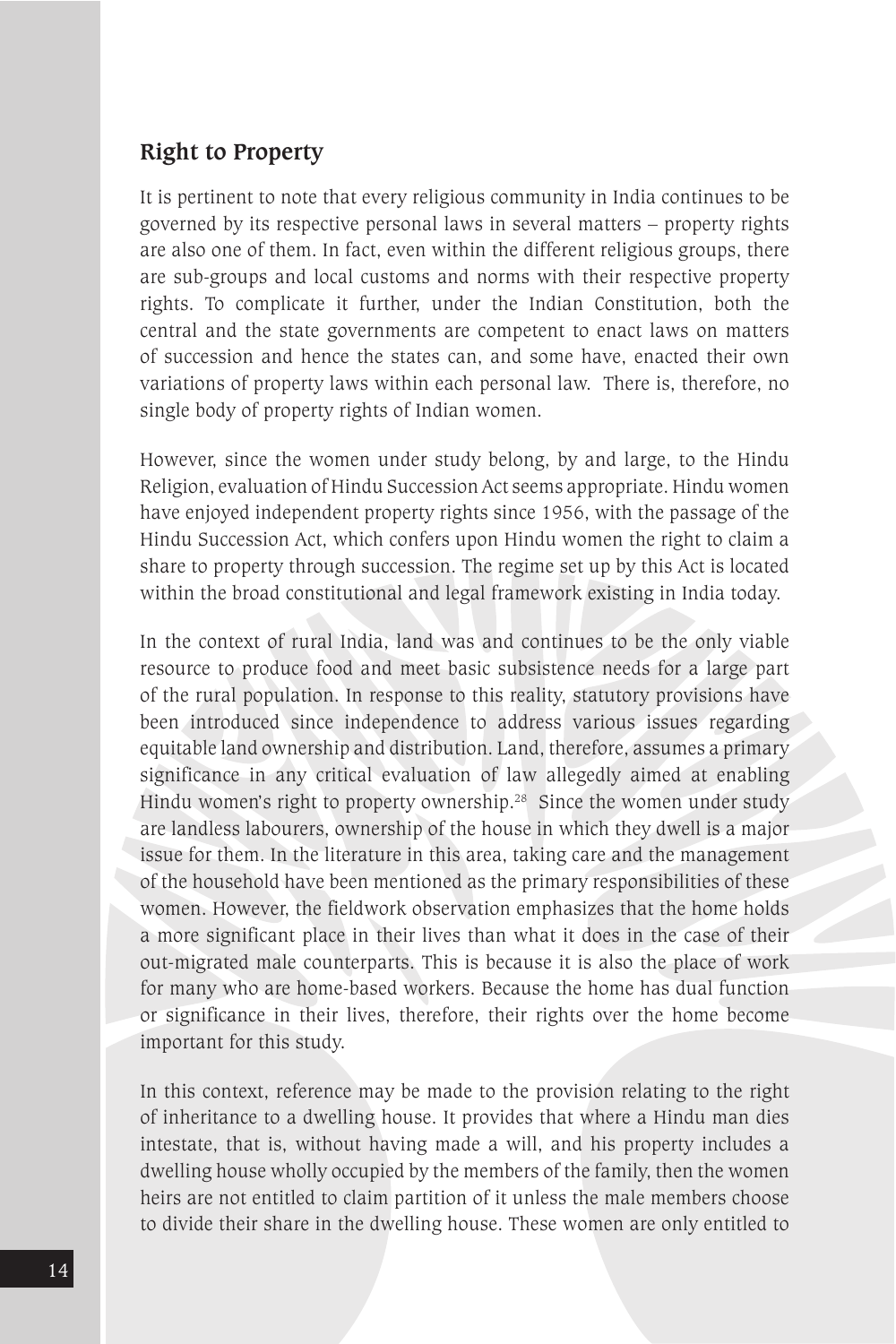merely the right of residence. This provision renders these women as nothing more than caretakers of property owned by others.

There is, however, an amendment to the Hindu Succession Act and known as Hindu Succession (Amendment) Act, 2005. The amended act also fails to alter the wife's position as legal heir to her husband's property. It has only resulted in the husband's share being reduced because of the rights of the daughters equal to that of the sons. Prior to this amendment, the wife and daughter only had a share in their father's share on estimated partition between the dead father and his son. However, after the 2005 amendment, where the wife has daughters then her husband's share would shrink to the extent that her daughter is now given an equal share of the undivided family.

To illustrate, if the dead Hindu man leaves a wife, a son and a daughter, then the share of the wife and daughter prior to amendment in 2005 would have been one-third of half of the share of the deceased, with son getting other half share on deemed partition in the first round. The son would also get one-third of half of the share of the deceased along with mother and sister in the second round. However, after the amendment in 2005, the husband's share will get reduced to one-third because of the right of the daughter. Therefore, the wife will get only one-third of such one-third share with son and daughter getting one-third share in the first round besides one-third of remaining one-third along with mother.29

Thus, it can be argued that Hindu wife is not recognised on par with son and daughter, and therefore, do not have the same share as son and daughter. The amendment of 2005 have only resulted in Hindu women's right to property being shrunk in size.

Therefore, one can argue that role of law as a guarantor and generator of rights is important. However, if the aim is the achievement of justice for women, the substance of Hindu Succession law in the case of guaranteeing these women the right to property falls substantially short of the aim. The most important problem lies in the framework of this Act, which aims to confer the right to property upon Hindu women, is predicated upon religion based ideology. Further, it structures women's claim to property as located within the family. For instance, with respect to women's right to her husband's property, a Hindu woman is believed to identify her interest with that of her husband's family. Woman's interest is conceived as legitimate only in terms of the community of the marital family. This community of interest often precludes a legitimate interest for individual person.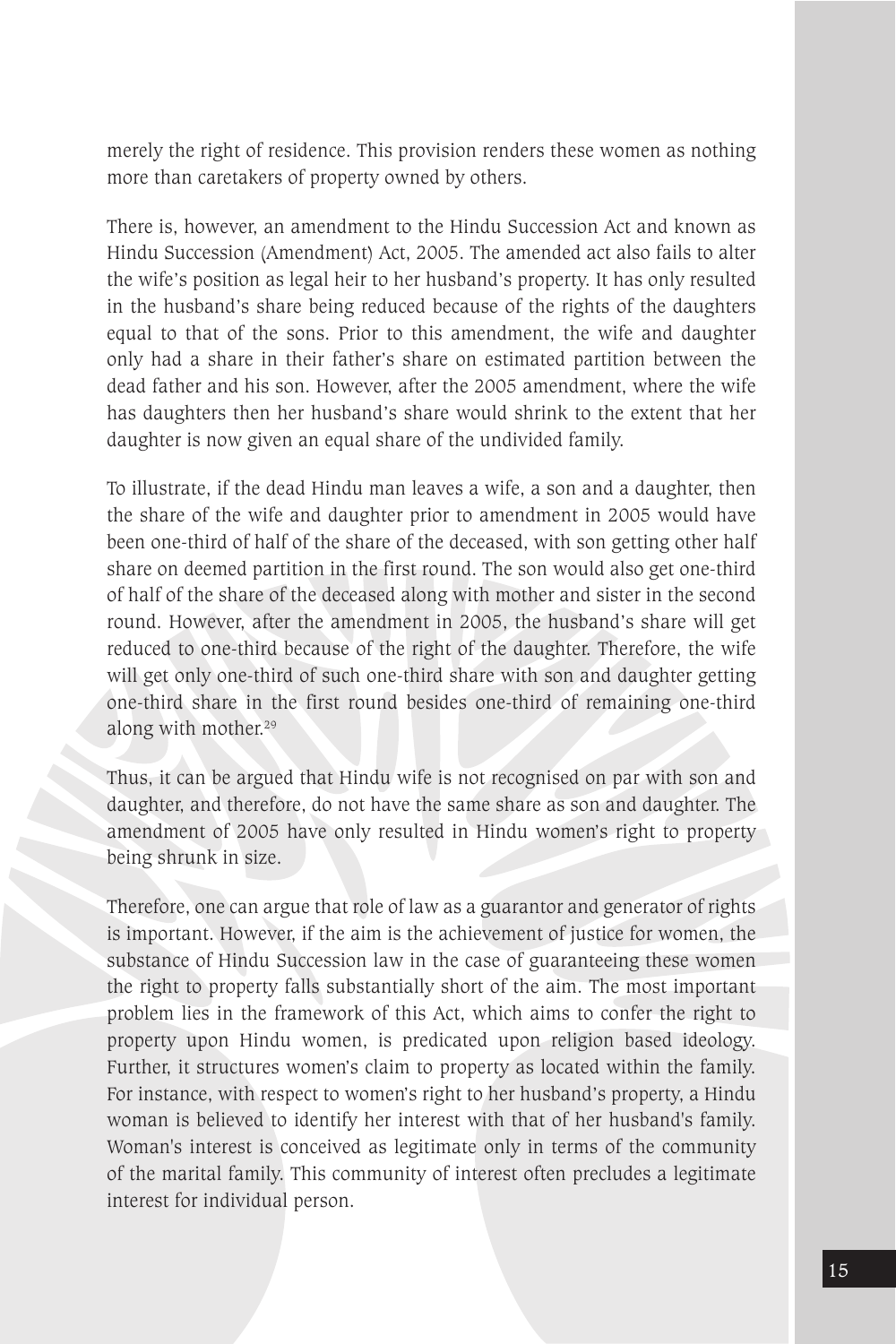It is also to be noted that the issues regarding these women may be distinguished from the right of Hindu peasant women in small and marginal farming households. While the former work on others' land for remuneration, the latter work on the land owned by the family. As such, the key issue for the women under study is the right to ownership of the house, which is built on a tiny tract of land. Additionally, another major issue for these women landless labourers in the context of ownership is the right to benefit equally from any land redistribution programmes to bestow the landless.<sup>30</sup> Since, there is the absence of effective land redistribution programmes in the villages under study, the foremost issues for these women are the right to minimum wages from the employer and equal remuneration for equal work. An attempt to examine each of these rights is made in subsequent part of the paper.

#### **Right to Minimum Wages**

As mentioned earlier, right to minimum wages is one of the foremost issues for these women, therefore Minimum Wage  $Act<sup>51</sup>$  is one law that these women can look up to in case of discrimination in terms of wages.

The initiative for determination of minimum wages was started as early as 1920 when a proposal for setting up Boards for determination of minimum wages in various industries was suggested. In 1926, the International Labour Organisation (ILO) adopted the Convention No. 26 and Recommendation No. 30 relating to wage fixing machinery in trades or parts of trades. Subsequently in 1943, on the recommendation of the Standing Labour Committee and the Indian Labour Conference, a Labour Investigation Committee was appointed to investigate into the question of wages and other matters like housing, social conditions and employment. Later the Indian Labour Conference considered a draft bill in this regard in 1945. A year later the Standing Labour Committee recommended a separate legislation for the unorganised sector to regulate the working hours, minimum wages and paid holidays. Accordingly, a Minimum Wages Bill to provide for fixation of minimum wages in certain employments was passed in 1946 and came into force in 1948.32 In the meanwhile, industrial relations started deteriorating which compelled the Government to appoint a Central Advisory Council to advise on issues relating to payment of fair wages to labours. The Central Advisory Council further appointed a tripartite committee in 1948 called the 'Fair Wages Committee' to set the principles on which fair wages should be based and to suggest the criteria on which these principles should be applied. The report of this Committee was supposedly a landmark report in the history of formulation of wage policy in India as it gave the definition for three levels of wages namely; a minimum wage, a fair wage and a living wage.<sup>33</sup> According to the recommendation of the Committee, "The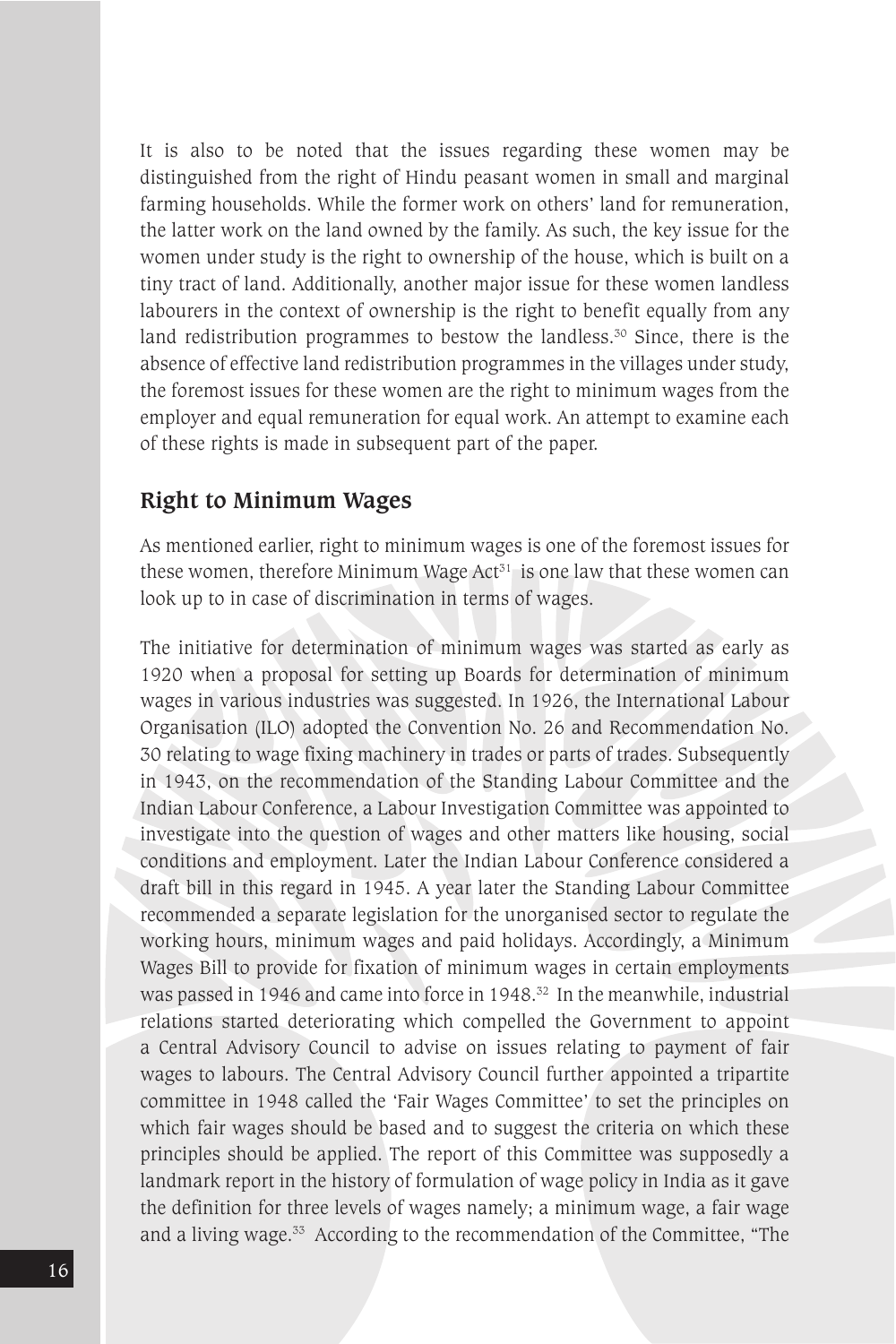minimum wage must provide, not merely for the bare sustenance of life, but also for the preservation of the efficiency of the worker by providing for some measure of education, medical requirements and amenities".34

The definition of minimum wages got further refined by the 15th Indian Labour Conference which laid down the norms for fixing need based minimum wages to include a standard working class family to comprise of three consumption units, that is, a wife and two children apart from the earning worker.<sup>35</sup>

On the face of it, one does not find this recommendation unfair. But careful understanding reveals that the Committee clearly speaks about the needs of a male worker and his family. The explicit reference to male worker itself is problematic. The lawmakers seem totally oblivious of the existence of female worker, and therefore, were not bothered to incorporate their concerns. In a country like India, laws are often blatantly violated despite having stringent provisions. Therefore, one can imagine the situation in case of not having any provision. Women's right to minimum wages are violated on a regular basis across the country.

It may, therefore, be argued that the lawmakers incorporated and legitimised what the law is in society. When envisaging the family as consisting of a man, a woman and their children, the lawmakers believed it as a norm. However, there are contending claims that question such a notion of family. There may be people who want an alternative to this norm but their experience is excluded from what this law recognises and protects. In the case of these women, living without their husbands is a norm. Therefore, one can argue that they are clearly outside the scope of this recommendation and thereby the Act.

Another problematic aspect of this Act is that the unorganised workers are outside its purview. In order to have minimum wage fixed, the employment or industrial activity has to be included in the schedule of Employments. Currently the number of scheduled employments in the Central government is 45 whereas in the state sphere it is 1232. The criterion for inclusion in the list of scheduled employment is that there should be at least 1000 workers engaged in that activity.

Thus, a large number of activities are excluded from the list of schedule employments. This criterion for inclusion has left a very large number of workers in the unorganised sector outside the purview of the Minimum Wage Act.<sup>36</sup>

Since most of the women under study are concentrated in the unorganised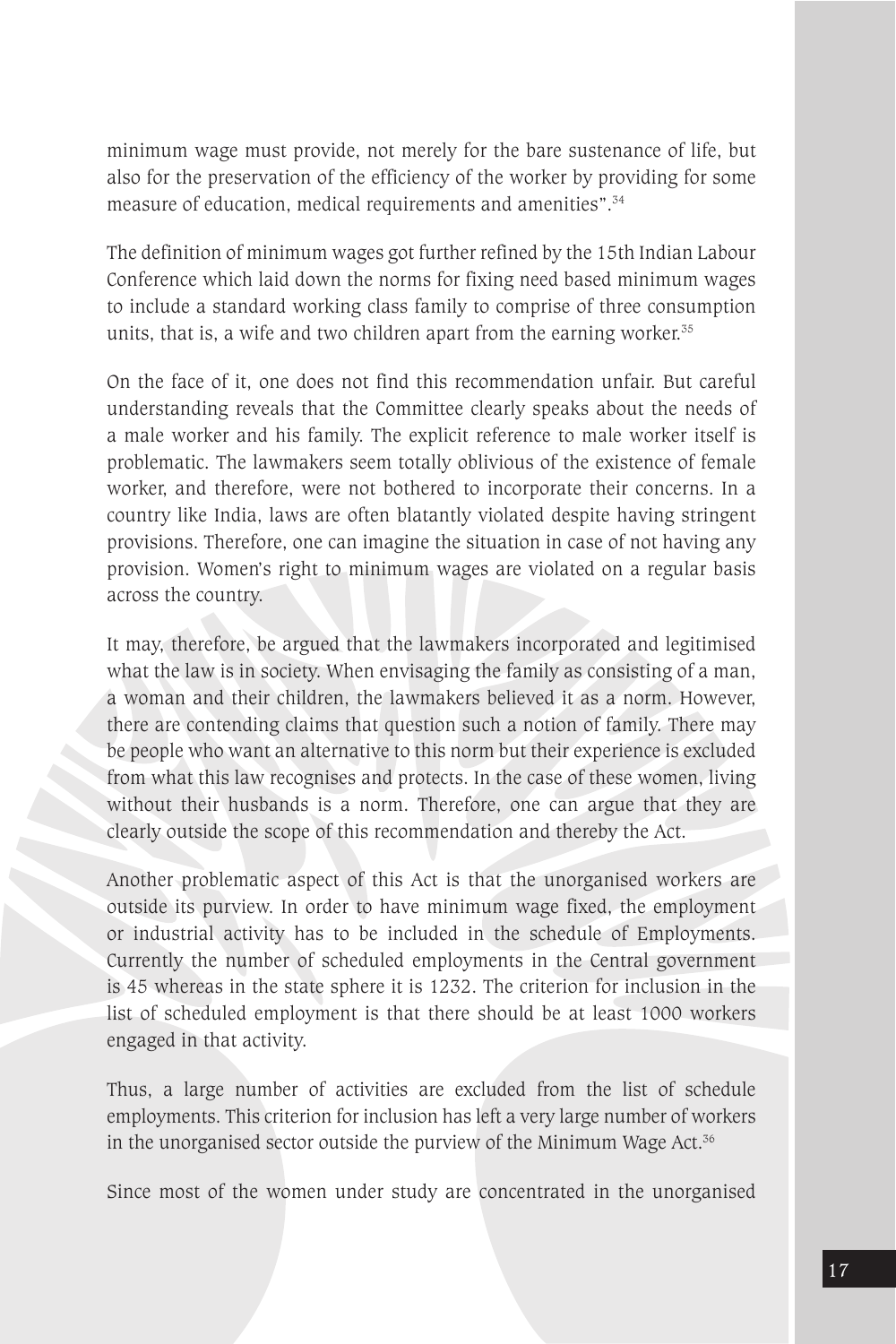sector, this Act does not include them. For instance, as noted earlier a vast majority of women in these villages are home based bidi workers, who are paid at piece rate. As these women are outside the purview of this Act, even after working for days, these women fail to get what a time-rated worker gets after eight hours of work. Presently, these women are paid Rs. 100 for 1000 bidis and this wage have been in force for the last five to six years. However, according to the revised rates, a factory bidi worker should be paid Rs. 134 for 1000 bidis.

#### **Right to Equal Pay for Equal Work**

Although India ratified the ILO Equal Remuneration Convention No. 100 of 1951, which requires ratifying states to promote the application of the principle of equal remuneration for work of equal worth regardless of sex, as early as September 1958, the Government of India promulgated the Equal Remuneration Bill only on September 26, 1975, which subsequently became an Act of Parliament on February 11, 1976.

The need for Equal Remuneration Act was justified on the ground that the Minimum Wages Act, 1948 failed to specifically provide for equality of wages to be paid to men and women. Moreover, there was also no restriction on the fixation of different rates of wages for similar occupations covered by the Act.<sup>37</sup>

According to the Equal Remuneration Act, 1976, it is the "duty of the employer to pay equal remuneration to men and women workers for same work or work of a similar nature." "Same work or work of a similar nature" means work in respect of which the skill, effort and responsibility required are the same when performed under similar working conditions by a man or woman and the difference, if any, between the skill, effort and responsibility required of a man and those of a woman are not of practical importance in relation to the terms and conditions of employment.<sup>38</sup>

From the above, it appears that the Equal Remuneration Act was never meant to give equality to the women workers, like those under study. It is because in the cases of these women who are concentrated in a small range of jobs at the lower end of the job market, there are no male counterparts with whom they can claim equality of work. Technically, thus, these women do not do similar work with men and this anomaly is not challenged by the Equal Remuneration Act.

Thus, it may be argued that while the terms 'minimum wages' and 'equal remuneration' connote a floor level for wages irrespective of sex, the formulation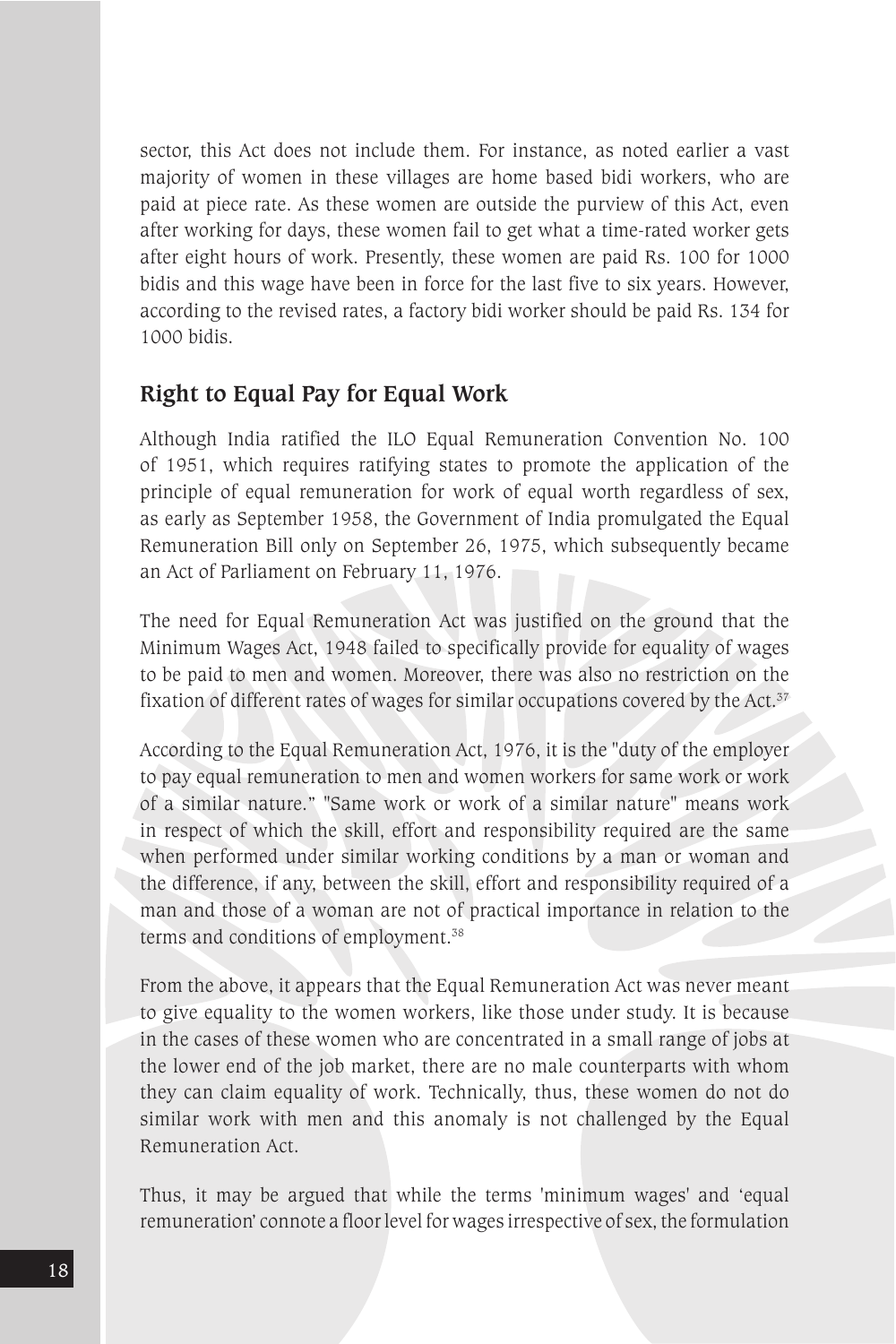and enactment of these Acts had premised itself on the assumed differential responsibility and therefore lesser needs of such women.

From the androcentric nature of the above-mentioned Acts it appears that the lawmakers assumed that all married women would be dependent on their husbands and that the husbands would fulfil their legal obligation to maintain their wives. They envisaged the existence of a family wage ignoring the reality that a considerable proportion of the population of women could not rely on a man's wage. They also appear to assume that all women who work are only supplementing the family income to ensure a higher standard of living.<sup>39</sup>

#### **Conclusion**

An attempt will be made in this section to put the issue under study into a theoretical perspective. The term left-behind has been used in literature for the women under discussion. After analyzing the appropriateness of this term, it might be suggested that the term is inadequate in describing the experiences of these women. The term may have been used in a literal sense, that is, to mean that someone has moved ahead and the other has been left behind. There is also a possibility that this term may also have been used by scholars for lack of a better word. If one believes that these women are the authority on what has happened in their lives, how they experienced them, and what they want, then they are clearly not left-behind but are the ones who choose to stay back.

It might be argued that this term evokes pity for these women. Yet the vulnerability caused by the fact of migration has not been adequately addressed in the literature. These are lower caste, uneducated, poor women who often participate in the labour process to manage the household singly as their husbands have out-migrated. Thus, they are different from the women whose husbands live with them.

It may further be argued that by designating these women as left-behind women in the migration literature, their issues and concerns have been actually left behind in the migration discourse and scholarship. While new researches are being undertaken on migrants and issues that concern them, the concerns of these women are simply left behind. The available literature on migration, or even gender and migration, have failed to sufficiently explore the relation between migration and vulnerability of the ones who do not themselves migrate but are a part of the migration process. Similar is the case with laws and policies that also leave the concerns of these women behind unaddressed. Because of the unique position of these women, general laws and even more specific migration laws, have failed to accommodate the concerns of these women.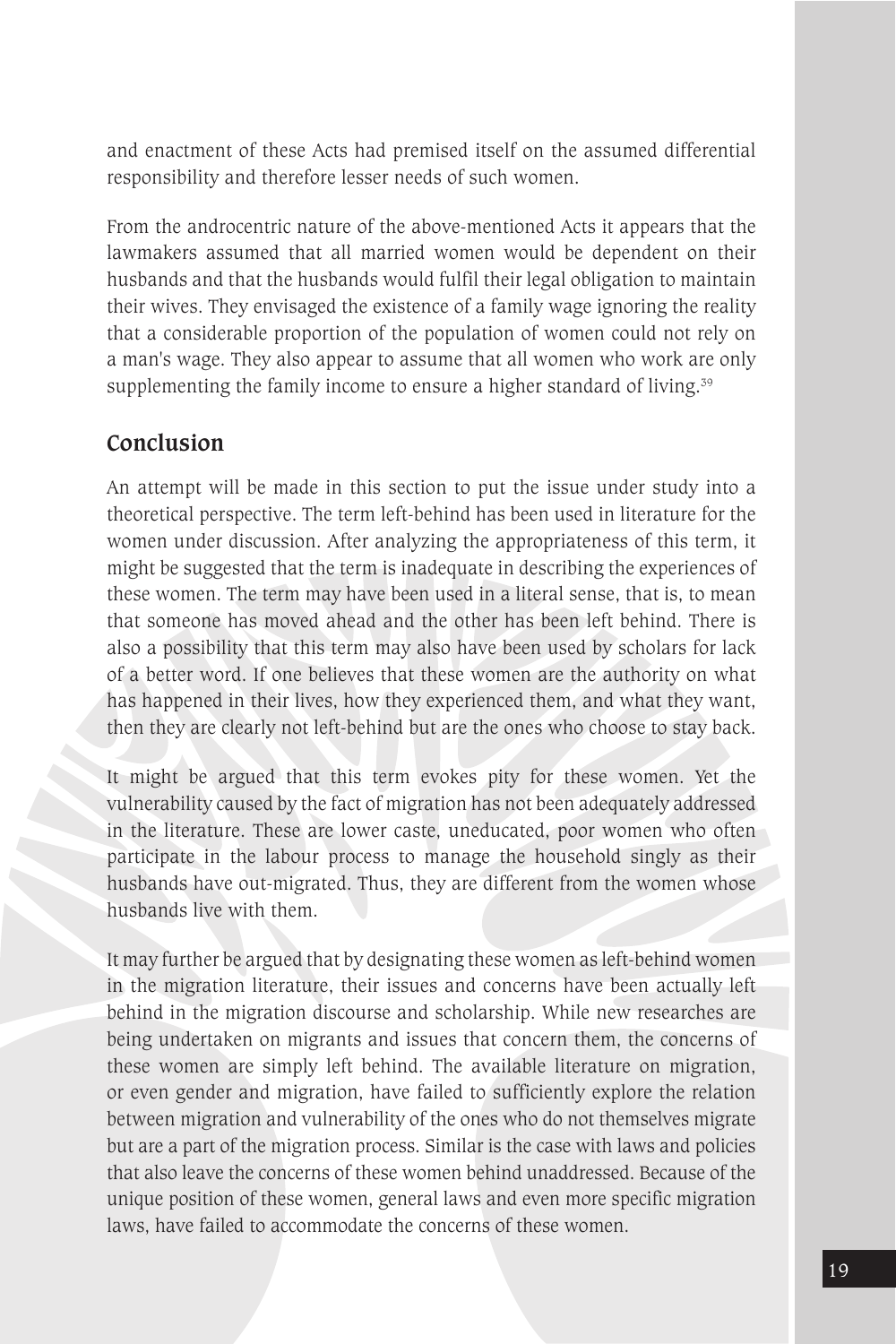After examining the laws that confer rights on people, one gets to know that laws are essentially androcentric. The above-mentioned Acts are a testament to overlooking the interests of women in general and these women particularly. When these women are considered a component of the migration process and located in the context of legal rights, then one can see a new contour to the classic public/private dichotomy that feminists have long been challenging. Before discussing the new contour of this public/private dichotomy, it is essential to mention that feminist scholars in disciplines ranging from sociology to law challenge the gendered division of the public and the private space. Scholars like Carole Pateman, for instance asserts that the dichotomy between the private and the public is fundamental to almost two centuries of feminist writing and political struggle, and it is ultimately, what the feminist movement is all about.<sup>40</sup> A clear articulation of this critique can be found in second-wave feminists' claim that "the personal is political".<sup>41</sup>

The modern political thought, from its inception, has been founded on a division between public and private spheres. The public sphere, which is the sphere of politics, law, and sphere of work is reserved for the males, and the private sphere, which is non-political, sphere of home, where law cannot interfere is reserved for the females. The feminist analyses and critique of the gendered nature of the public/private divide is ground-breaking.42

Historically, women's rights were curtailed based on the public/private dichotomy, in which it has been argued that law cannot interfere in the private space that a woman occupies. However, in the case of these women, the private space is not just the space of home and family but also the origin location, that is, the location from where their husbands out-migrate, and the destination location represents the public space. It is precisely for this reason that even when these women transcend the boundaries of home and participate in the public space of work, their rights are not fully protected. This is also evident from the fact that today we talk about portability of rights for migrants, that is, rights that a migrant will carry to the destination location, which is believed to be the place of work. Whereas, for these women, the area of the private space is widened as the origin location subsumes the public space in which these women participate for survival.

To conclude, it may be noted that to understand migration at anything more than a superficial level, all participants in the migration process, that is, those who migrate, those who stay back, and those who are peripherally affected must be considered and incorporated.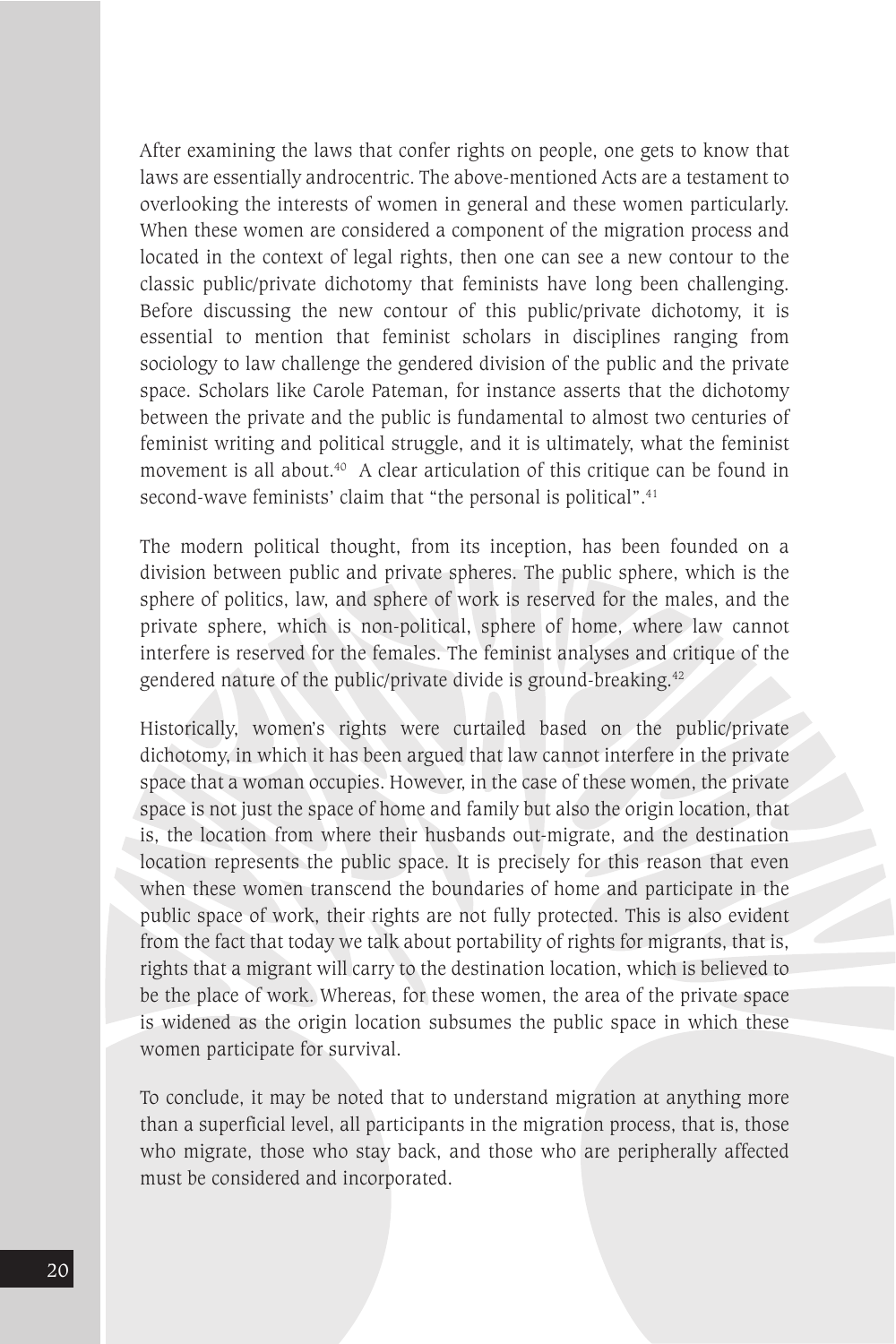#### ENDNOTES

2 S. R. Curran, et al, (2006), "Mapping Gender and Migration in Sociological Scholarship: Is It Segregation or Integration?", The International Migration Review, Vol. 40, No.1, p. 200; and S. M. Sinke (2006), "Gender and Migration: Historical Perspectives", The International Migration Review, Vol. 40, No. 1, p. 82.

3 For detail See: L. Gulati (1993), In the Absence of their Men: The Impact of Male Migration On Women, New Delhi: Sage Publications; S. Desai and M. Banerji (2008), "Negotiated Identities: Male Migration and Left-Behind Wives in India", Journal of Population Research, Vol. 25, No.3, pp. 337-355; and J. Boyles (2013), "Women's Actions and Reactions to Male Migration: A Case Study of Women in San Juan Guelavia, Oaxaca, Mexico", Dissertations and Theses, Paper 659, [Online: web] Accessed on 8th April, 2016, URL: http:// pdxscholar.library.pdx.edu/cgi/viewcontent.cgi?article=1658&context=open\_access\_etds

4 For detail see: L. Gulati (1987), "Coping with Male Migration", Economic and Political Weekly, Vol. 22, No. 44, pp. WS41- WS46; and S. Jaitley (1987), "Impact of Male Migration on Rural Females", Economic and Political Weekly, Vol. 22, No. 44, pp. WS47-WS53.

5 For detail see: H. De Hass and A. Van Rooij (2010), "Migration as Emancipation? The Impact of Internal and International Migration on the Position of Women Left Behind in Rural Morocco", Oxford Development Studies, Vol. 38, No. 1, pp. 43-62; A. Datta and S. K. Mishra (2011), "Glimpses of Women's Lives in Rural Bihar: Impact of Male Migration", The Indian Journal of Labour Economics, Vol. 54, No.3, pp. 457-477; and A. Maharja. et al, (2012), "Do Rural Women Who Stay Behind Benefit from Male Out-migration? A Case Study in the Hills of Nepal", Gender Technology and Development, Vol. 16, No. 1, pp. 95-123.6

7 I. Roy (2016), "Labour Migration from (and in) Bihar: Continuities and Change", International Growth Centre Working Paper, pp. 1, [Online: web] Accessed on 13th January, 2017, URL: https://www.theigc.org/wpcontent/uploads/2016/02/Roy-2016-Working-paper.pdf

#### Ibid., pp. 1-2

8 For detail see: J. Ye, et al (2013), "Internal Migration and Left-Behind Populations in China", Journal of Peasant Studies, Vol. 40, No.1, pp. 1119-1146; S. Desai, and M. Banerji (2008), "Negotiated Identities: Male Migration and Left-Behind Wives in India", Journal of Population Research, Vol. 25, No.3, pp. 337-355; and De Hass, H. and Van Rooij, A. (2010), "Migration as Emancipation? The Impact of Internal and International Migration on the Position of Women Left Behind in Rural Morocco", Oxford Development Studies, Vol. 38, No.1, pp. 43-62.

9 For details see: L. Gulati (1987), "Coping with Male Migration", Economic and Political Weekly, Vol. 22, No. 44, p. WS41- WS46; L. Gulati (1993), In the Absence of their Men: The Impact of Male Migration On Women, New Delhi: Sage Publications; H. D. Haas & A. V. Rooij (2010), "Migration as Emancipation? The Impact of Internal and International Migration on the Position of Women Left Behind in Rural Morocco", Oxford Development Studies, Vol. 38, No.1; and S. Desai and M. Banerji (2008), "Negotiated Identities: Male Migration and Left-Behind Wives in India", Journal of Population Research, Vol. 25, No.3, pp. 337-355.

10 N. Hossain and S. Huda (1995), "Problems of the Women Headed Households", The BRAC-ICDDR, B Joint Research Project, Dhaka, Bangladesh,

URL: http://citeseerx.ist.psu.edu/viewdoc/download?doi=10.1.1.494.9778&rep=rep1&type=pdf

11 I. Roy (2016), "Labour Migration from (and in) Bihar: Continuities and Change", International Growth Centre Working Paper, pp. 2, [Online: web] Accessed on 13th January, 2017, URL: https://www.theigc.org/wpcontent/uploads/2016/02/Roy-2016-Working-paper.pdf

12 R. Dwivedi (2012), "Migration: An Overview and Relevant Issues", Management Insights, Vol. 8, No. 2, URL: http://www.inflibnet.ac.in/ojs/index.php/MI/article/viewFile/1487/1340

13 J. Boyles (2013), "Women's Actions and Reactions to Male Migration: A Case Study of Women in San Juan Guelavia, Oaxaca, Mexico", Dissertations and Theses, Paper 659, p. 3 [Online: web] Accessed on 8th April, 2016, URL: http://pdxscholar.library.pdx.edu/cgi/viewcontent.cgi?article=1658&context=open\_access\_etds

14 I. Roy (2016), "Labour Migration from (and in) Bihar: Continuities and Change", International Growth Centre Working Paper, pp. 2, [Online: web] Accessed on 13th January, 2017, URL: https://www.theigc.org/wpcontent/uploads/2016/02/Roy-2016-Working-paper.pdf

15 K. G. Kumar (2010), "Women fish vendors in India: An Informative Booklet", International Collective in Support of Fishworkers (ICSF), Chennai, [Online: web] Accessed on 14th January, 2017, URL: http:// aquaticcommons.org/17037/1/Women%20Fish%20Vendors%20in%20India%20An%20Information%20Booklet.pdf

16 R. Nandi, J. Sivaramayya and S. Bhattacharya (2006), Case Studies of Homebased Workers in Bihar, Punjab and Uttar Pradesh, New Delhi Institute of Social Studies Trust for Home Net India, [Online: web] Accessed on 19th December, 2016, URL: http://www.academia.edu/6946319/Case\_Studies\_of\_Homebased\_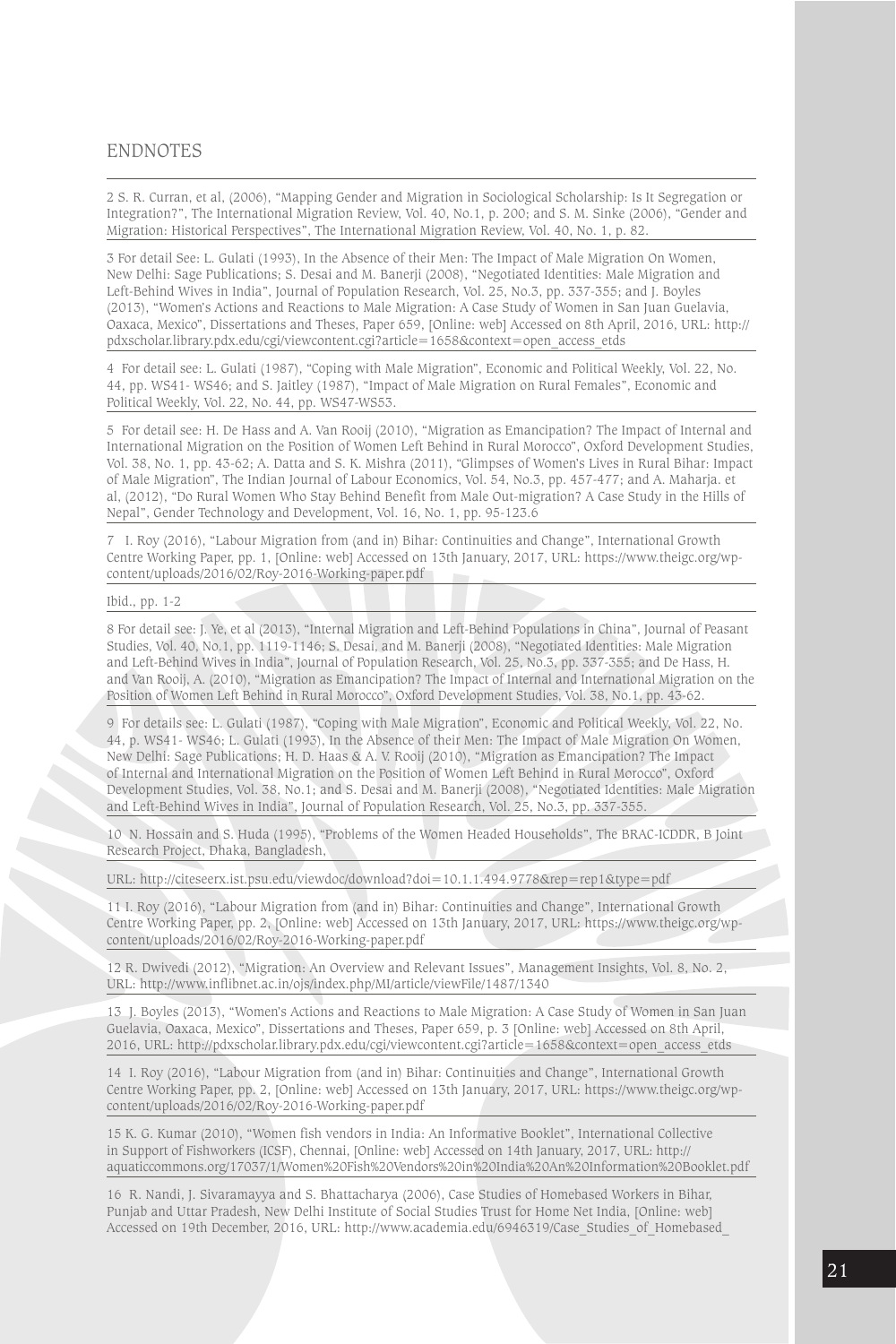Workers in Bihar Punjab and Uttar Pradesh India

17 N. Kumar and R. B. Bhagat (2012), "Outmigration from Bihar: Causes and Consequences", Journal of Social and Economic Studies, Vol. 22, No. 2, pp. 134-144.

18 J. Glendhill (1995), Neoliberalism, Transnationalization and Rural Poverty: A Case Study of Michoacán, Mexico, Boulder, Colorado: Westview Press, Inc.; and J. A. Pagán and S. M. Sanchez (2000), "Gender Differences in Labor Market Decisions: Evidence from Rural Mexico", Economic Development and Cultural Change, Vol. 48, No. 3, pp. 619-637.

19 J. Boyles (2015), "Male Migration and Decision Making: Are Women finally being Included?", Migration and Development, Vol. 4, Issue. 2, pp. 200-219; and X. Bunster and E. M. Chaney (1985), Sellers and Servants: Working Women in Lima, Peru, New York: Praeger, p. 6.

20 P. Hondagneu-Sotelo (1992), "Overcoming Patriarchal Constraints: The Reconstruction of Gender Relations among Mexican Immigrant Women and Men", Gender and Society, Vol. 6, No. 3, p. 408.

21 S. Ahern, et al (1985), "Migration and La Mujer Fuerte", Migration Today, Vol. 13, No. 1, p. 15.

22 P. Hondagneu-Sotelo (1992), "Overcoming Patriarchal Constraints: The Reconstruction of Gender Relations among Mexican Immigrant Women and Men", Gender and Society, Vol. 6, No. 3, p. 400.

23 J. Glendhill (1995), Neoliberalism, Transnationalization and Rural Poverty: A Case Study of Michoacán, Mexico, Boulder, Colorado: Westview Press, Inc., p. 137.

24 S. Sen (2004), ""Without His Consent?": Marriage and Women's Migration in Colonial India", International Labor and Working Class History, No. 65, pp. 77-104.

25 S. Sen (2004), ""Without His Consent?": Marriage and Women's Migration in Colonial India", International Labour and Working Class History, No. 65, p. 77.

26 Chhath Puja is a major festival of Bihar where devotees offer salutations to the setting and rising sun.

27 Ibid.

28 R. Patel (2007), Hindu Women's Property Rights in Rural India: Law, Labour and Culture in Action, UK; Ashagte, p. 1.

29 THE HINDU (2012), "A female Hindu's right to succession", [Online: web] Accessed on 25th March, 2017, URL: http://www.thehindu.com/todays-paper/tp-business/a-female-hindus-right-to-succession/article3080567.ece

30 Ibid.

31 The Minimum Wages Act came into force in 15 March 1948.

32 A. Srija (2014), "Implementation of the Minimum Wages Act, 1948 – Case Study of India", Global Journal of Human Social Science, Vol. 14, Issue. 7, p. 1.

33 Report of the Committee on Fair Wages (1949), Ministry of Labour, Government of India, p.7

34 Ibid.

35 A. Srija (2014), "Implementation of the Minimum Wages Act, 1948 – Case Study of India", Global Journal of Human Social Science, Vol. 14, Issue. 7, p. 2.

36 B. Varkkey and K. Mehta (2011), "Minimum Wages in India: Issues and Concerns", Journal of the Southern India Chamber of Commerce and Industry, Vol. 46, No. 6, pp. 6-7.

37 P. Swaminathan (1987), "State and the Subordination of Women", Economic and Political Weekly, Vol. 22, No. 44, p. WS 37.

38 Equal Remuneration Act, 1976 [Act 25 of 1976 amended by Act 49 of 1987], [Online: web] Accessed on 30th January, 2017, URL: http://labour.gov.in/sites/default/files/equal\_remuneration\_act\_1976\_1.pdf

39 Government of India (1974): Towards Equality: Report of the Committee on the Status of Women in India, New Delhi: Department of Social Welfare, p. 203.

40 C. Pateman (1983), "Feminist Critiques of the Public/Private Dichotomy", in S. J. Benn and G. F. Gauss (eds.), Public and Private in Social Life, New York: St. Martins Press, p. 118.

41 C. Hanisch (1970), "The Personal is Political", in S. Firestone and A. Koedt (eds.), Notes from the Second Year: Women's Liberation, New York: Radical Feminism, pp. 76-77.

42 B. Arneil (2001), "Women as Wives, Servants and Slaves: Rethinking the Public/Private Divide", Canadian Journal of Political Science, Vol. 34, No. 1, p. 29.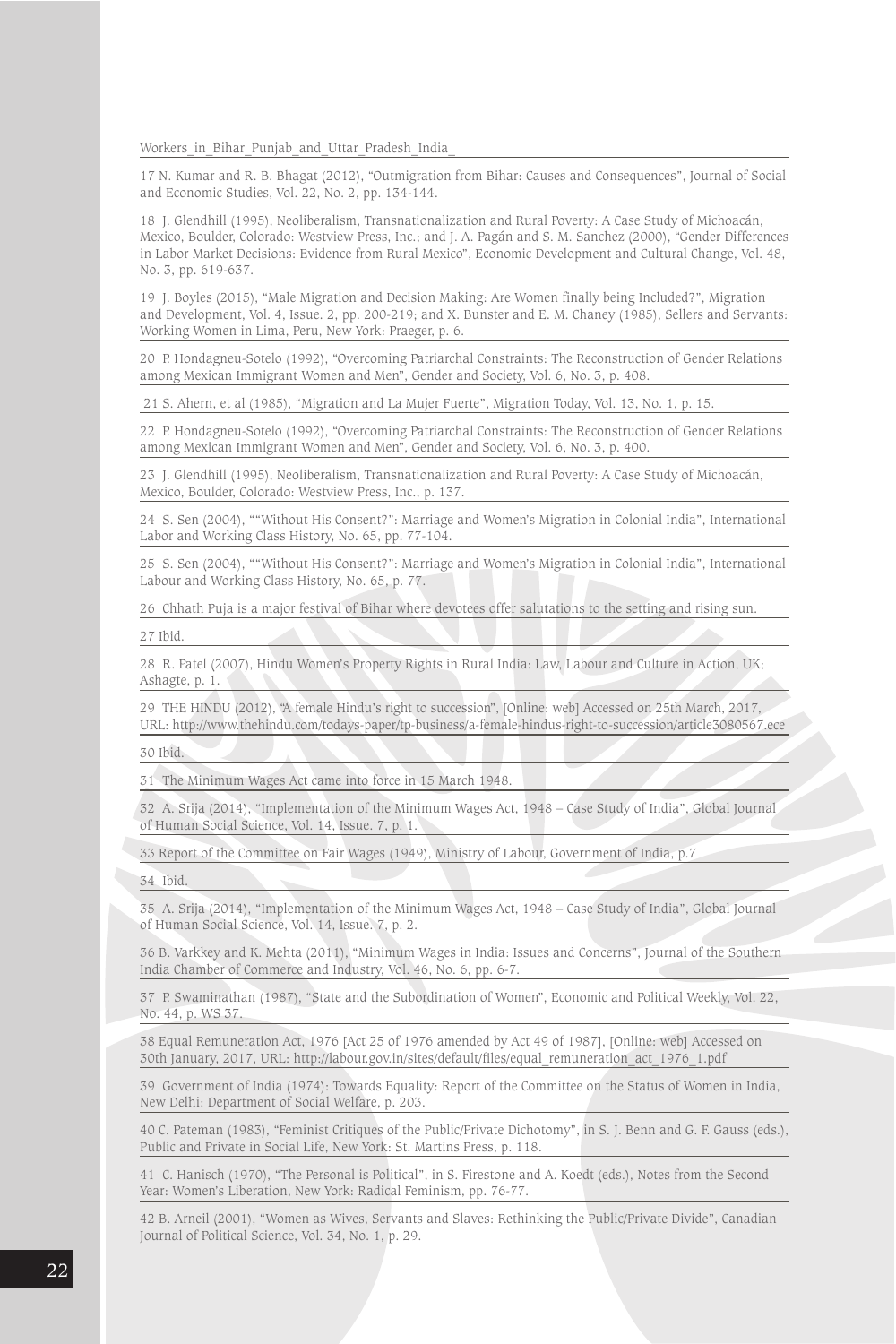#### **References**

Ahern, S. et al (1985), "Migration and La Mujer Fuerte", Migration Today, Vol. 13, No. 1, pp. 14-20.

Arneil, B. (2001), "Women as Wives, Servants and Slaves: Rethinking the Public/Private Divide", Canadian Journal of Political Science, Vol. 34, No. 1, pp. 29-54.

Boyd, M. and Grieco, E. (2003), "Women and Migration: Incorporating Gender into International Migration Theory", Migration Information Source, Migration Policy Institute, [Online: web], Accessed on 3rd April, 2016, URL: http://www.migrationpolicy.org/article/women-and-migrationincorporating-genderinternational-migration-theory.

Boyles, J. (2013), "Women's Actions and Reactions to Male Migration: A Case Study of Women in San Juan Guelavia, Oaxaca, Mexico", Dissertations and Theses, Paper 659, [Online: web] Accessed on 8th April, 2016, URL: http://pdxscholar.library.pdx.edu/cgi/viewcontent. cgi?article=1658&context=open\_access\_etds

Boyles, J. (2015), "Male Migration and Decision Making: Are Women finally being Included?", Migration and Development, Vol. 4, Issue. 2, pp. 200-219.

Bunster, X. and Chaney, E. M. (1985), Sellers and Servants: Working Women in Lima, Peru, New York: Praeger.

Curran, S. R. et al, (2006), "Mapping Gender and Migration in Sociological Scholarship: Is It Segregation or Integration?", The International Migration Review, Vol. 40, No.1, pp. 199-223.

Datta, A. and Mishra, S. K. (2011), "Glimpses of Women's Lives in Rural Bihar: Impact of Male Migration", The Indian Journal of Labour Economics, Vol. 54, No.3, pp. 457-477.

De Hass, H. and Van Rooij, A. (2010), "Migration as Emancipation? The Impact of Internal and International Migration on the Position of Women Left Behind in Rural Morocco", Oxford Development Studies, Vol. 38, No. 1, pp. 43-62.

Desai, S. and Banerji, M. (2008), "Negotiated Identities: Male Migration and Left-Behind Wives in India", Journal of Population Research, Vol. 25,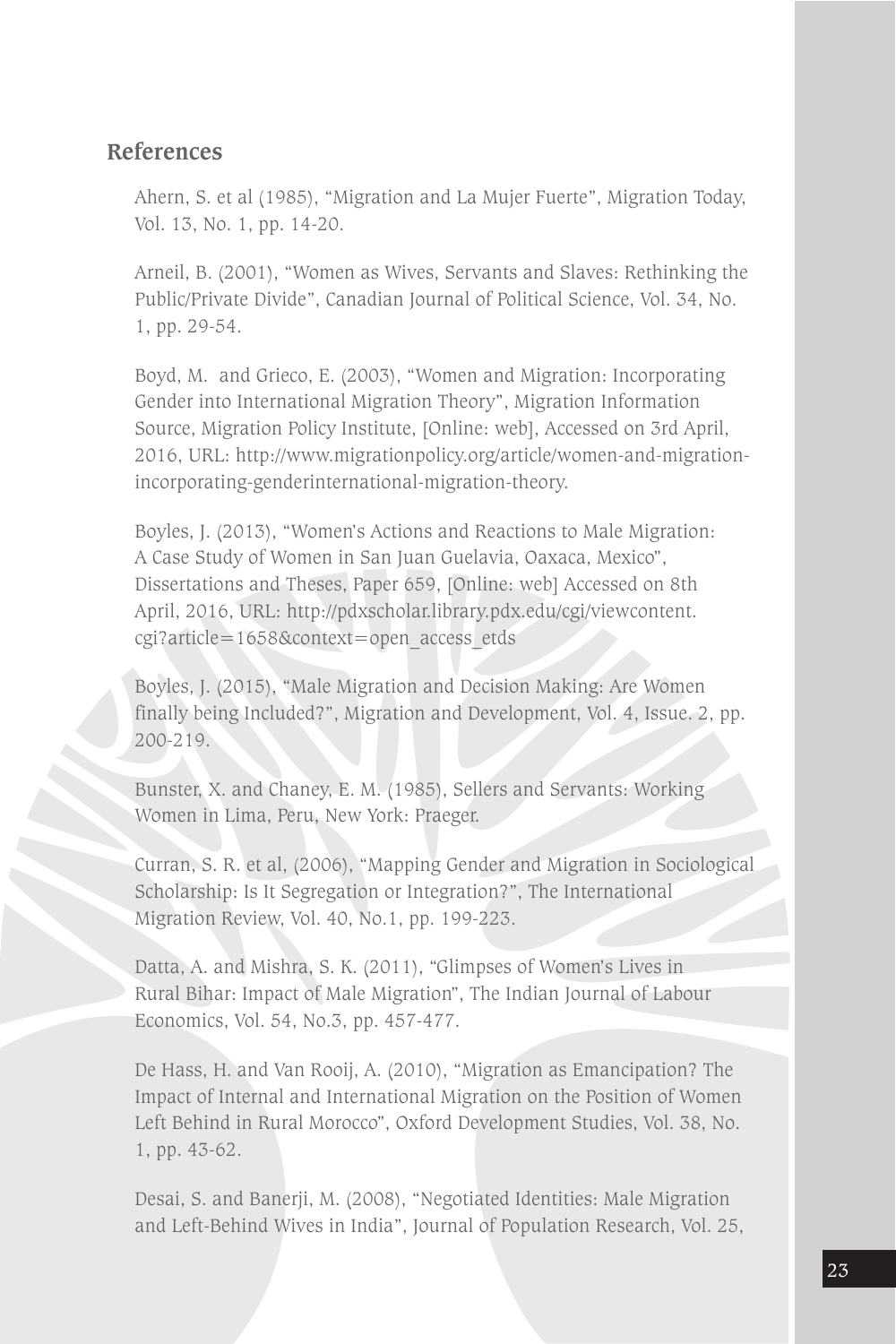No.3, p. 337-355.

Dwivedi, R. (2012), "Migration: An Overview and Relevant Issues", Management Insights, Vol. 8, No. 2, [Online: web] Accessed on 20th December, 2016, URL: http://www.inflibnet.ac.in/ojs/index.php/MI/article/ viewFile/1487/1340

Equal Remuneration Act, 1976 [Act 25 of 1976 amended by Act 49 of 1987], [Online: web] Accessed on 30th January, 2017, URL: http://labour. gov.in/sites/default/files/equal\_remuneration\_act\_1976\_1.pdf

Glendhill, J. (1995), Neoliberalism, Transnationalization and Rural Poverty: A Case Study of Michoacán, Mexico, Boulder, Colorado: Westview Press, Inc.

Government of India (1974): Towards Equality: Report of the Committee on the Status of Women in India, New Delhi: Department of Social Welfare.

Gulati, L. (1987), "Coping with Male Migration", Economic and Political Weekly, Vol. 22, No. 44, pp. WS41- WS46.

Gulati, L. (1993), In the Absence of their Men: The Impact of Male Migration On Women, New Delhi: Sage Publications.

Hanisch, C. (1970), "The Personal is Political", in S. Firestone and A. Koedt (eds.), Notes from the Second Year: Women's Liberation, New York: Radical Feminism.

Hondagneu-Sotelo, P. (1992), "Overcoming Patriarchal Constraints: The Reconstruction of Gender Relations among Mexican Immigrant Women and Men", Gender and Society, Vol. 6, No. 3, pp. 393-415.

Hossain, N. and Huda, S. (1995), "Problems of the Women Headed Households", The BRAC-ICDDR, B Joint Research Project, Dhaka, Bangladesh, URL: http://citeseerx.ist.psu.edu/viewdoc/ download?doi=10.1.1.494.9778&rep=rep1&type=pdf

Jaitley, S. (1987), "Impact of Male Migration on Rural Females", Economic and Political Weekly, Vol. 22, No. 44, pp. WS47-WS53.

Kumar, K. G. (2010), "Women fish vendors in India: An Informative Booklet", International Collective in Support of Fishworkers (ICSF),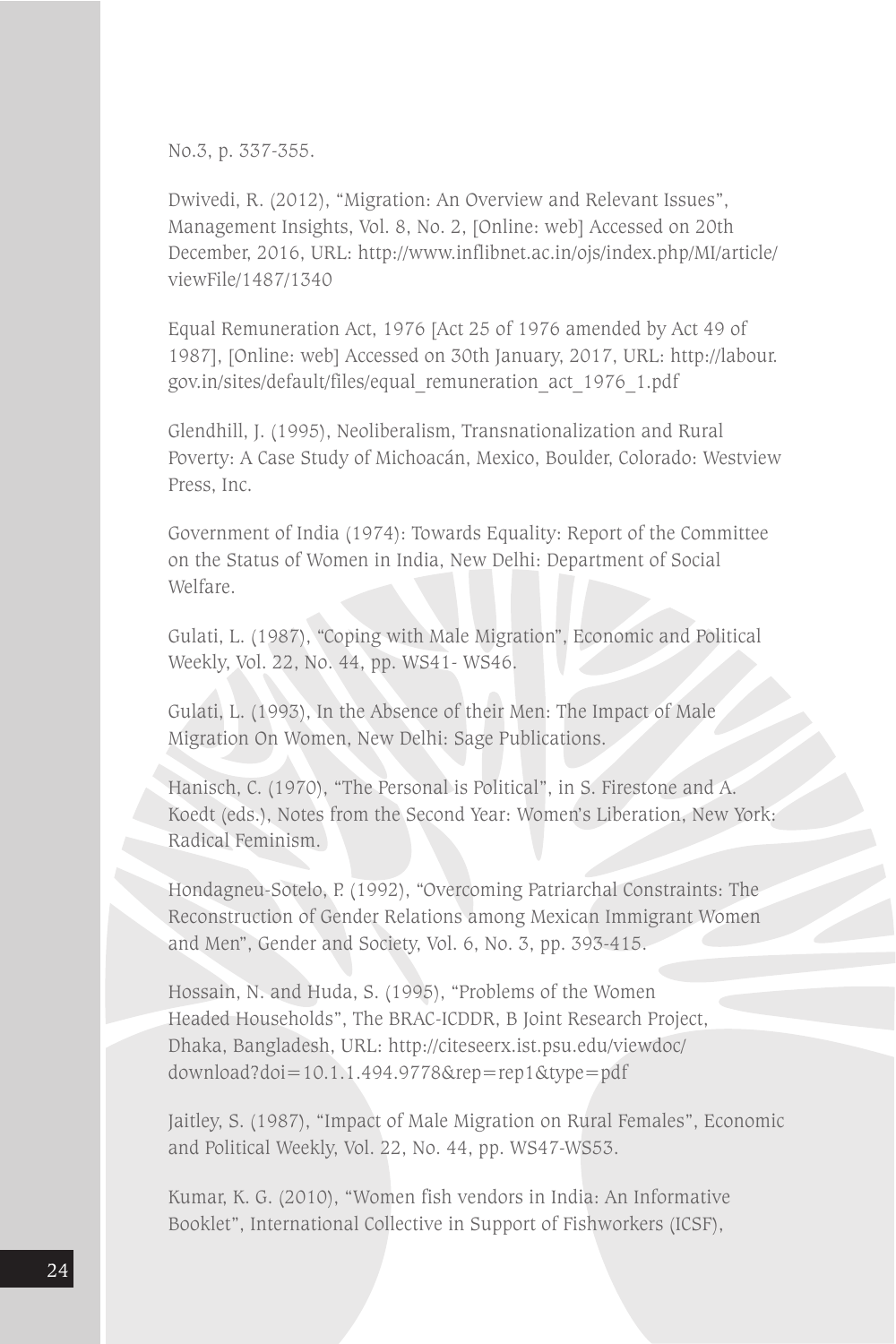Chennai, [Online: web] Accessed on 14th January, 2017,URL:http:// aquaticcommons.org/17037/1/Women%20Fish%20Vendors%20in%20 India%20An%20Information%20Booklet.pdf

Kumar, N. and Bhagat, R. B. (2012), "Outmigration from Bihar: Causes and Consequences", Journal of Social and Economic Studies, Vol. 22, No. 2, pp. 134-144.

Maharja, A. et al, (2012), "Do Rural Women Who Stay Behind Benefit from Male Out-migration? A Case Study in the Hills of Nepal", Gender Technology and Development, Vol. 16, No. 1, pp. 95-123.

Nandi, R, Sivaramayya, J. and Bhattacharya, S. (2006), Case Studies of Homebased Workers in Bihar, Punjab and Uttar Pradesh, New Delhi Institute of Social Studies Trust for Home Net India, [Online: web] Accessed on 19th December, 2016, URL: http://www.academia. edu/6946319/Case Studies of Homebased Workers in Bihar Punjab and Uttar Pradesh India

Pagán, J. A. and Sanchez, S. M. (2000), "Gender Differences in Labour Market Decisions: Evidence from Rural Mexico", Economic Development and Cultural Change, Vol. 48, No. 3, pp. 619-637.

Patel, R. (2007), Hindu Women's Property Rights in Rural India: Law, Labour and Culture in Action, UK; Ashagte.

Pateman, C. (1983), "Feminist Critiques of the Public/Private Dichotomy", in S. J. Benn and G. F. Gauss (eds.), Public and Private in Social Life, New York: St. Martins Press.

Pedraza, S. (1991), "Women and Migration: The Social Consequences of Gender", Annual Review of Sociology, Vol. 17, pp. 303-325.

Report of the Committee on Fair Wages (1949), Ministry of Labour, Government of India.

Roy, I. (2016), "Labour Migration from (and in) Bihar: Continuities and Change", International Growth Centre Working Paper, [Online: web] Accessed on 13th January, 2017, URL: https://www.theigc.org/wp-content/ uploads/2016/02/Roy-2016-Working-paper.pdf

Sen, S. (2004), ""Without His Consent?": Marriage and Women's Migration in Colonial India", International Labour and Working Class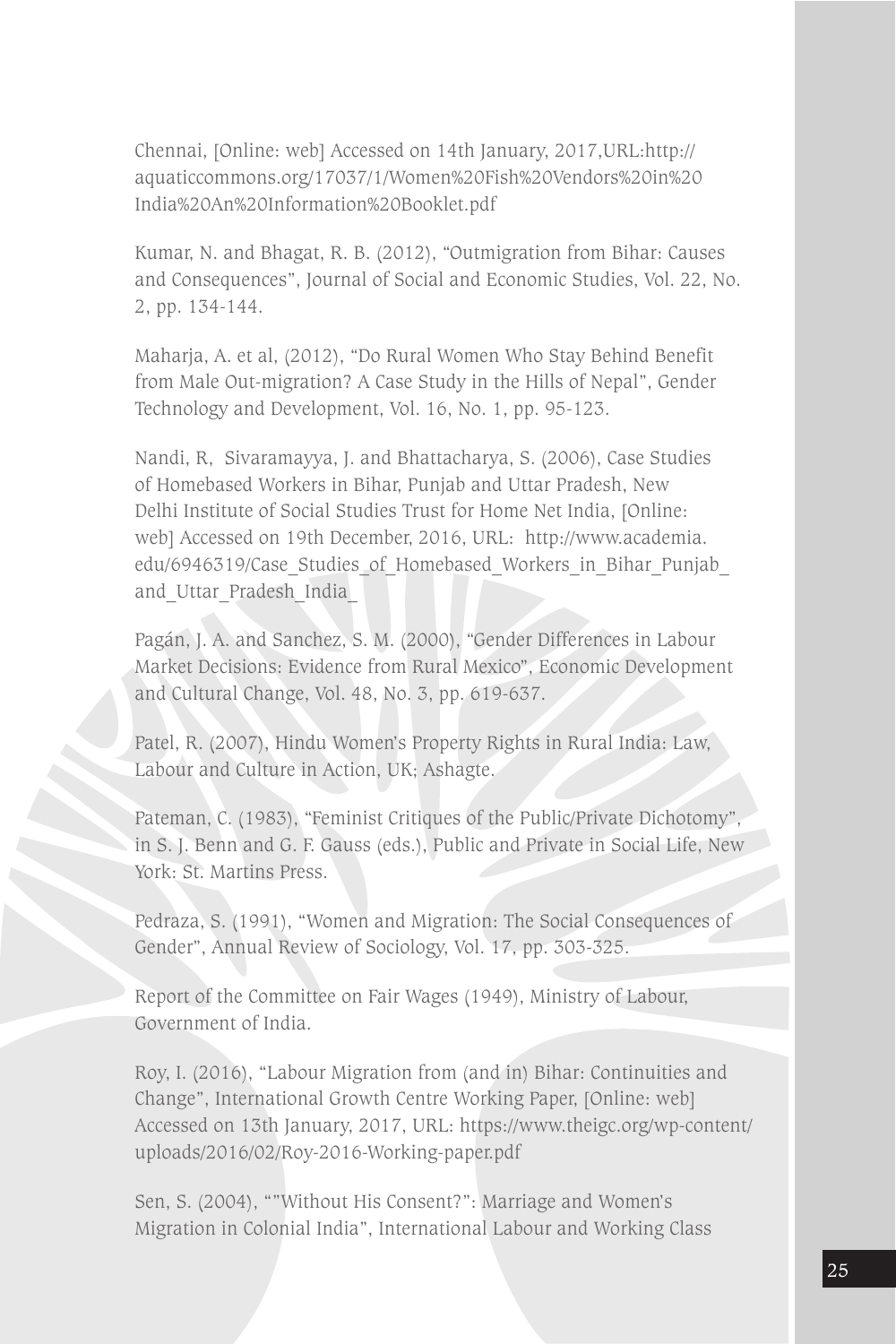History, No. 65, pp. 77-104.

Sinke, S. M. (2006), "Gender and Migration: Historical Perspectives", The International Migration Review, Vol. 40, No. 1, pp. 82- 103.

Srija, A. (2014), "Implementation of the Minimum Wages Act, 1948 – Case Study of India", Global Journal of Human Social Science, Vol. 14, Issue. 7, pp. 1-10

Swaminathan, P. (1987), "State and the Subordination of Women", Economic and Political Weekly, Vol. 22, No. 44, p. WS 34-WS39.

THE HINDU (2012), "A female Hindu's right to succession", [Online: web] Accessed on 25th March, 2017, URL: http://www.thehindu.com/todayspaper/tp-business/a-female-hindus-right-to-succession/article3080567.ece

Varkkey, B. and Mehta, K. (2011), "Minimum Wages in India: Issues and Concerns", Journal of the Southern India Chamber of Commerce and Industry, Vol. 46, No. 6, pp. 1-20.

Women and Men in India (2012 Statistics), Wikigender [Online: web] Accessed on 30th January, 2017, URL: http://www.wikigender.org/wiki/ women-and-men-in-india-2012/

Ye, J. et al (2013), "Internal Migration and Left-Behind Populations in China", Journal of Peasant Studies, Vol. 40, No.1, pp. 1119-1146.